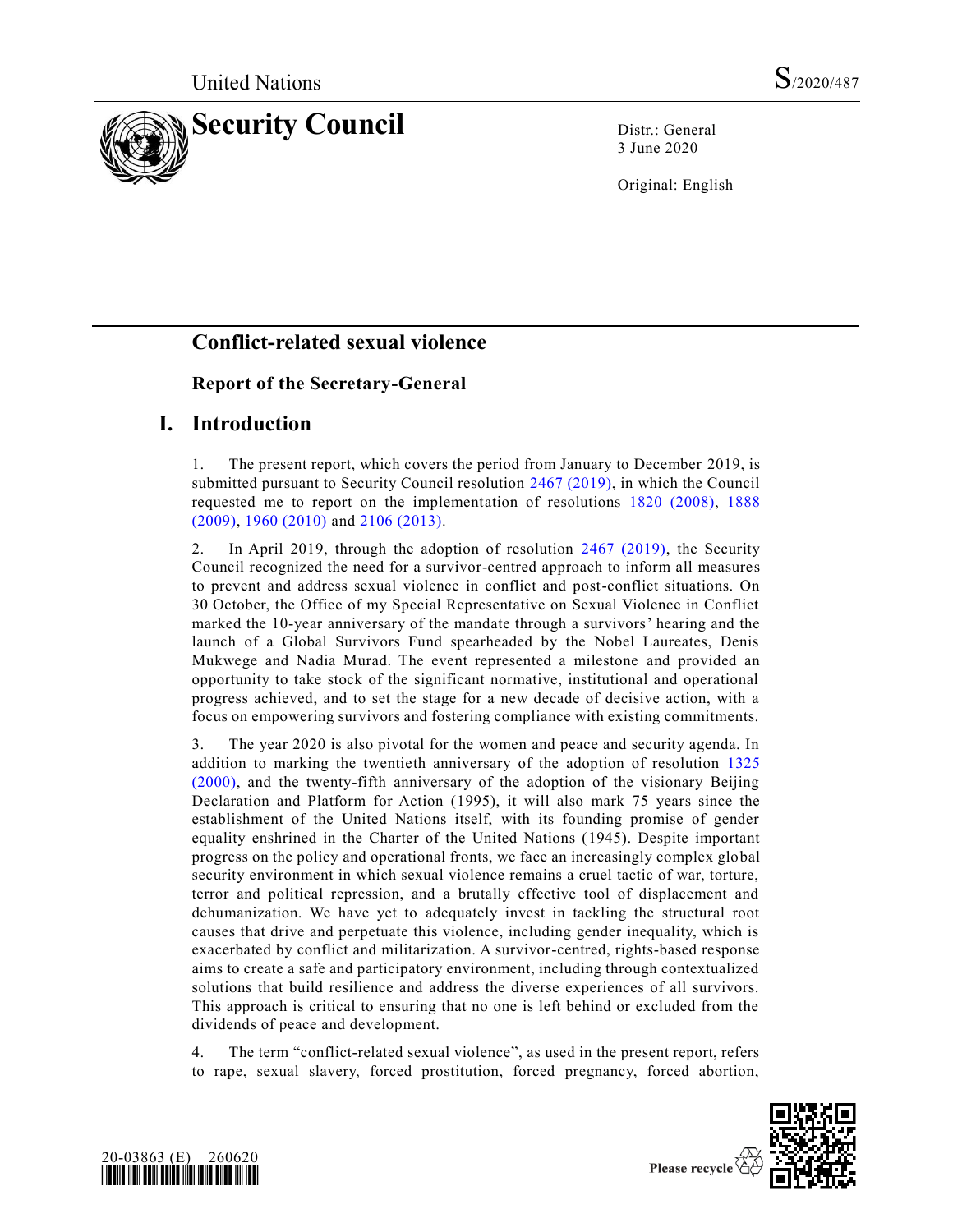enforced sterilization, forced marriage, and any other form of sexual violence of comparable gravity perpetrated against women, men, girls or boys that is directly or indirectly linked to a conflict. This link may be evident in the profile of the perpetrator, who is often affiliated with a State or non-State armed group, which includes terrorist entities or networks; the profile of the victim, who is frequently an actual or perceived member of a persecuted political, ethnic or religious minority, or targeted on the basis of actual or perceived sexual orientation or gender identity; the climate of impunity, which is generally associated with State collapse; cross-border consequences, such as displacement or trafficking; and/or violations of the provisions of a ceasefire agreement. The term also encompasses trafficking in persons for the purpose of sexual violence and/or exploitation, when committed in situations of conflict.

5. While many countries are affected by the threat, occurrence or legacy of conflict-related sexual violence, the present report is focused on 19 countries for which information verified by the United Nations exists. It should be read in conjunction with my 10 previous reports, which provide a cumulative basis for the listing of 54 parties (see annex). The majority of listed parties are non-State actors, with several having been designated as terrorist groups according to the ISIL (Da'esh) and Al-Qaida sanctions list. National military and police forces that are listed are required to adopt specific, time-bound commitments and action plans to address violations and are prohibited from participating in United Nations peace operations. Effective implementation of commitments, including the cessation of violations, is a key consideration for the delisting of parties. Non-State armed groups are also required to implement action plans to prevent and address sexual violence.

6. The increased presence of women's protection advisers, who are responsible for convening the monitoring, analysis and reporting arrangements on conflict-related sexual violence in the field, has improved the availability and quality of information. At the time of writing, women's protection advisers are deployed in seven United Nations peace operations. All peacekeeping missions with mandates that include the protection of civilians have established monitoring arrangements and incorporated the matrix of early warning indicators of conflict-related sexual violence into their broader protection structures. The special political missions in Iraq and Somalia have also established such arrangements.

7. Strengthening the capacity of national rule of law institutions is critical in order to advance credible and inclusive accountability processes for past crimes, as well as for prevention and deterrence of future crimes. In this regard, the Team of Experts on the Rule of Law and Sexual Violence in Conflict, in accordance with its mandate under Security Council resolution [1888 \(2009\),](https://undocs.org/en/S/RES/1888(2009)) continues to convene, coordinate and collaborate with United Nations system entities so as to assist national authorities in strengthening institutional safeguards against impunity, as part of broader efforts to reinforce the rule of law. Since its establishment, the Team of Experts has engaged in the Central African Republic, Colombia, Côte d'Ivoire, the Democratic Republic of the Congo, Guinea, Iraq, Liberia, Mali, Myanmar, Nigeria, Somalia, South Sudan and the Sudan, in follow-up to the high-level political engagements of my Special Representative and with the consent of Member States. In 2019, the Team of Experts contributed to addressing impunity and supporting victims, complementing the efforts of United Nations system entities through the Global Focal Point for the Rule of Law. In the Central African Republic, the Team of Experts continued to assist the national authorities, including the joint rapid response and prevention unit for addressing sexual violence against women and children, to increase their capacity to investigate and prosecute conflict-related sexual violence. The United Nations also supported a dedicated criminal court session in Bangui on sexual and gender-based violence. In eastern Democratic Republic of the Congo, the Team of Experts continued to provide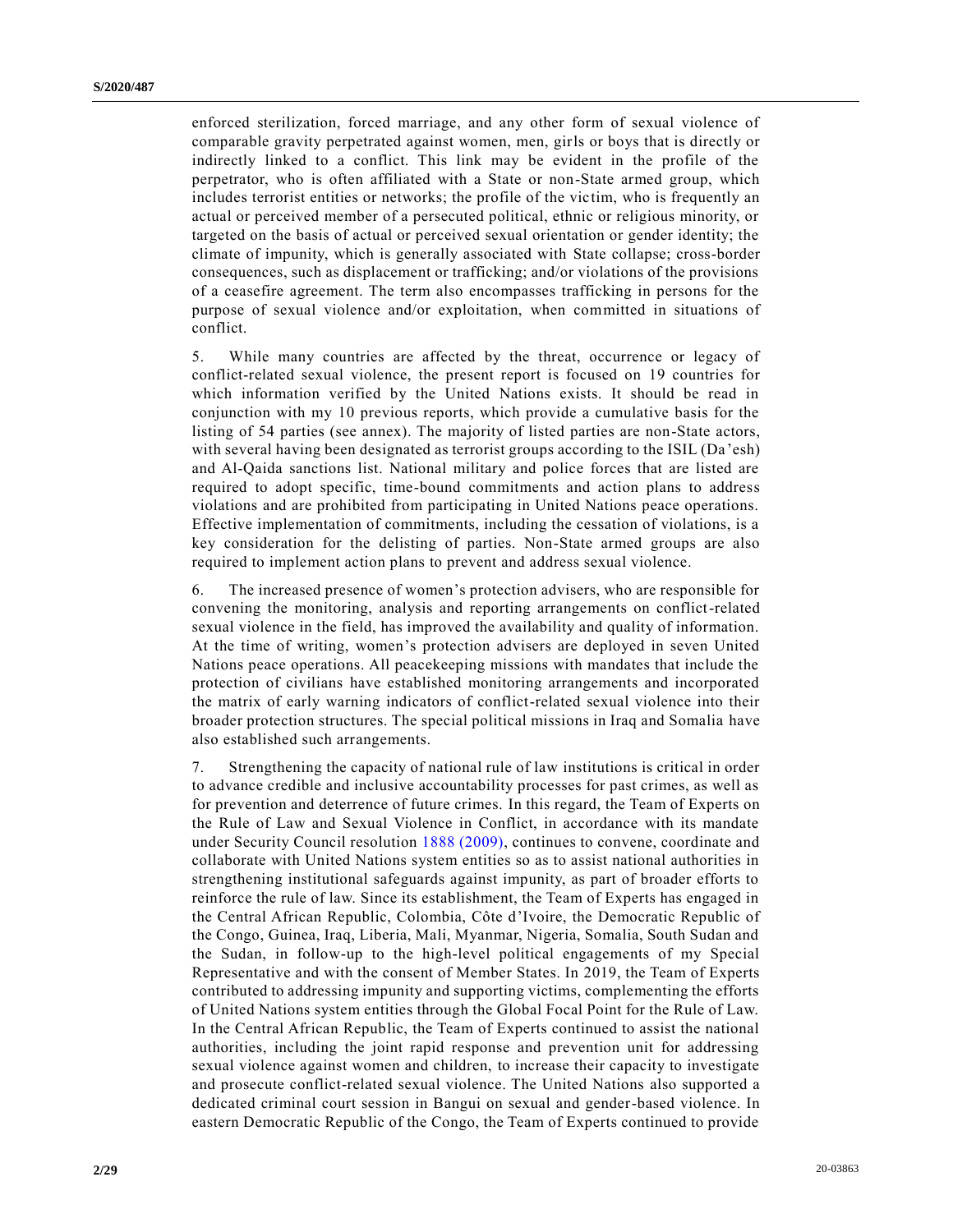technical assistance to Congolese judicial authorities, and in Guinea, as a full member of the steering committee established by the Government to organize trials for the crimes of 28 September 2009, in which at least 156 people were killed or disappeared and at least 109 women and girls were victims of sexual violence (see [A/74/139\)](https://undocs.org/en/A/74/139), the Team continued to support national efforts, including through the deployment of a dedicated senior judicial adviser. In Nigeria, the Team of Experts collaborated with the United Nations Office on Drugs and Crime and international non-governmental organizations to support training for members of the national judiciary, including the specialized unit working on Boko Haram-related cases. In South Sudan, the Team of Experts facilitated the adoption by the South Sudan National Police Service of its action plan on addressing conflict-related sexual violence.

8. The United Nations Action against Sexual Violence in Conflict network, which comprises 14 entities, is dedicated to amplifying advocacy, improving coordination and accountability, and supporting country efforts to prevent conflict-related sexual violence and respond effectively to the needs of survivors, in accordance with the priorities articulated by the network and its Chair, my Special Representative. In 2019, the network was reinforced through the addition of a new member, the Office for Disarmament Affairs, and nine new projects were launched. In Myanmar, one project was aimed at enhancing accountability for conflict-related sexual violence, and another at promoting gender equality and women's empowerment in the context of preventing human trafficking. In South Sudan, the network financed the scaling up of a one-stop centre for survivors and a project to build the capacity of the justice and security sector. The network further supported two projects in Iraq aimed at strengthening psychosocial services and establishing mechanisms for reparations. In addition, it supported the finalization of the national strategy on preventing and eliminating gender-based violence in the Central African Republic and continued to support the Gender-based Violence Information Management System. At the global level, the International Organization for Migration and the Office of my Special Representative organized a workshop on reparations, which focused on ensuring complementarity between national and international efforts to improve access to remedies for survivors. The network also initiated a mapping exercise to identify and fill gaps in guidance and operational tools, as requested by the Security Council in its resolution [2467 \(2019\).](https://undocs.org/en/S/RES/2467(2019)) The network also worked in Somalia, which resulted in support for a joint project for women and girls formerly associated with Al-Shabaab, as well as providing technical assistance in the Democratic Republic of the Congo and Myanmar.

9. While acknowledging that conflict-related sexual violence committed by parties to conflict is distinct from incidents of sexual exploitation and abuse that continue to be committed by United Nations personnel in complex operating environments, I reiterate my commitment to improve the way the Organization prevents and addresses such conduct. In my report on special measures for protection from sexual exploitation and abuse  $(A/74/705)$ , I provided information on efforts to strengthen the system-wide response and ensure full implementation of the zero-tolerance policy.

# **II. Sexual violence as a tactic of war and terrorism: patterns, trends and emerging concerns**

10. The past decade has seen a paradigm shift in global understanding of the impacts of the atrocity of conflict-related sexual violence, particularly in terms of its relevance to international peace and security, the multisectoral services needed by survivors, the imperative need for gender-responsive security sector reform, and the necessity of tackling gender inequality as a root cause in times of war or conflict, and in times of peace. While the silence has been broken, and the issue has galvanized global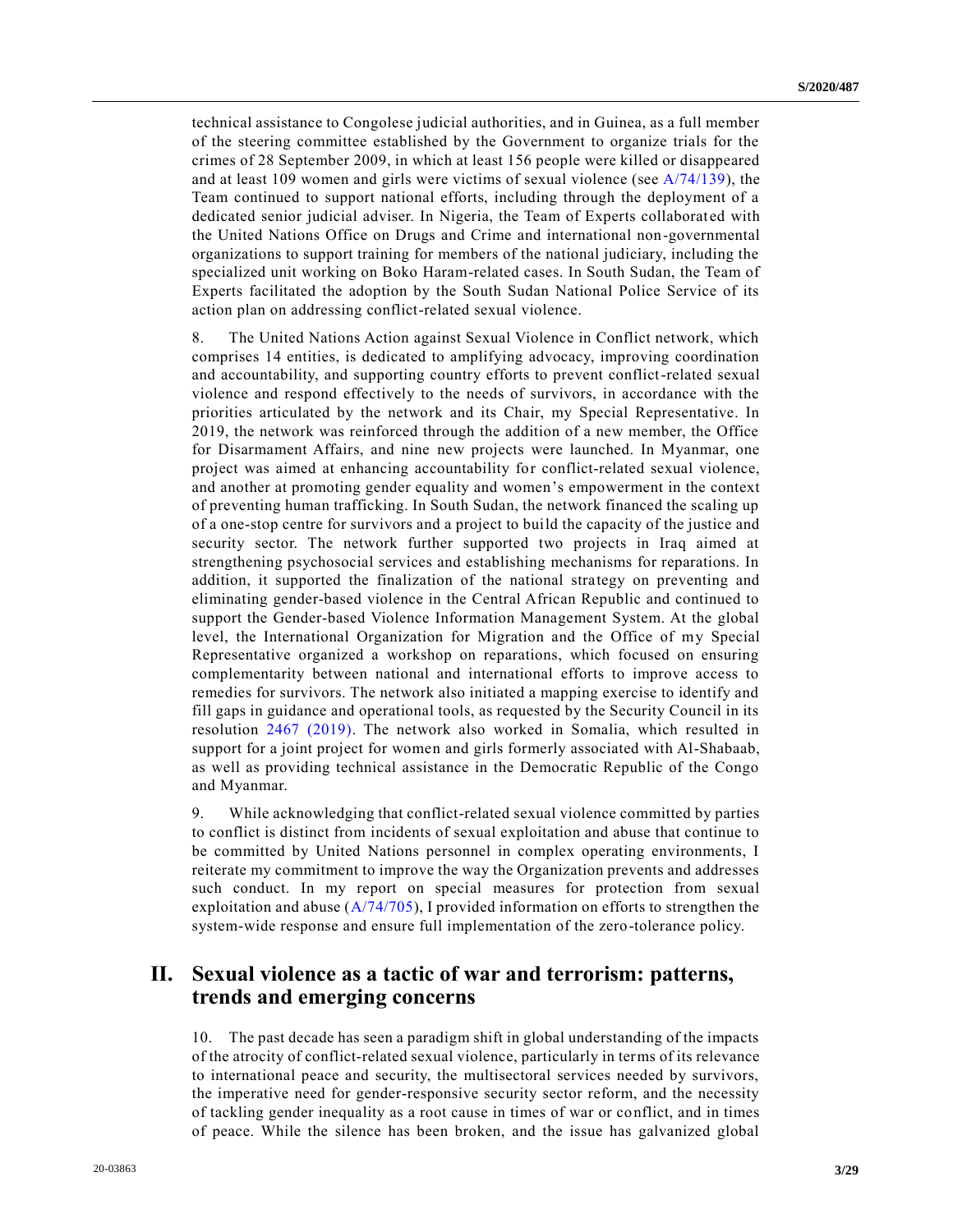attention on conflict-related sexual violence as an obstacle to peacebuilding and recovery, we must never allow these atrocities to persist with impunity, to become entrenched and "normalized" in post-conflict societies. The international community must never lose sight of the profound human suffering at the heart of this agenda. Accordingly, a range of experiences and the views and perspectives of survivors, which illustrate critical trends and emerging concerns, are presented in paragraphs 17 to 62 below, and should be read while bearing in mind that there are countless other stories that will never be heard. Most survivors face insurmountable social, structural and security barriers, including stigma, the repercussions of which are potentially deadly, and such barriers prevent their cases from being counted, addressed or reflected in the historical record. The present report is limited to incidents verified by the United Nations and does not purport to capture the prevalence of cases. While it cannot reflect the scale of these crimes, it serves to convey their severity.

11. In the Central African Republic, a mother of six was subjected to sexual violence by ex-Séléka elements who seized control of her village. During a reprisal attack by anti-balaka forces, she was abducted and repeatedly raped. Eventually, she escaped from captivity and walked more than 130 kilometres on foot before finding safety in a United Nations Multidimensional Integrated Stabilization Mission in the Central African Republic (MINUSCA) base. The United Nations transferred her to Bangui for medical care, and then to a local non-governmental organization for psychosocial support and literacy training. This survivor now works on behalf of other survivors of sexual violence, conducting outreach and referrals. Her exceptional journey from victim to activist shows what is possible when timely and appropriate support is available. Indeed, in recent years, there has been a positive trend with respect to an increasing number of survivors becoming mobilized as advocates and champions and politically engaged in the pursuit of peace. Yet, in the contexts covered in the present report, humanitarian services for survivors of sexual and gender-based violence remain chronically underfunded, and many struggle simply to meet their basic needs in the aftermath of these atrocities. Funding shortfalls for the programmatic response, including sexual and reproductive health care, result in major gaps in the reach and coverage of life-saving, and potentially life-changing, interventions.

12. In northern Mali, two sisters of adolescent age were abducted and gang raped by members of the Mouvement national de libération de l'Azawad. Upon their release, the girls received medical treatment, but no complaint was filed with the police, despite the identity of the perpetrators being known to the family, owing to the fear of reprisals. In such cases, impunity remains the rule and accountability the rare exception, which emboldens perpetrators and perpetuates vicious cycles of abuse. This case is illustrative of the fact that across a range of settings examined in the present report that access to justice continues to be constrained by a number of factors, including stigma, the absence of protective measures for victims and witnesses, the limited availability of legal aid, limited awareness of avenues for redress, and the weakness of local institutions. In some cases, security sector actors are themselves complicit in the crimes and/or the intimidation of victims and witnesses. Women and girls face daunting gender-based barriers to justice, which are associated with social, cultural and economic disempowerment. At the global level, there remains a glaring discrepancy between the documentation of crimes, which is extensive, and their adjudication, which remains elusive.

13. The issue of reparations for crimes of conflict-related sexual violence has acquired increased prominence in global discourse over the past year, against the backdrop of decades of related efforts in the field of transitional justice. Attempts to pursue the provision of assistance and reparations in practice will require innovative approaches to ensure sustainable funding, including private sector partnerships, to provide assistance to victims in contexts where a reparations gap exists. Closing the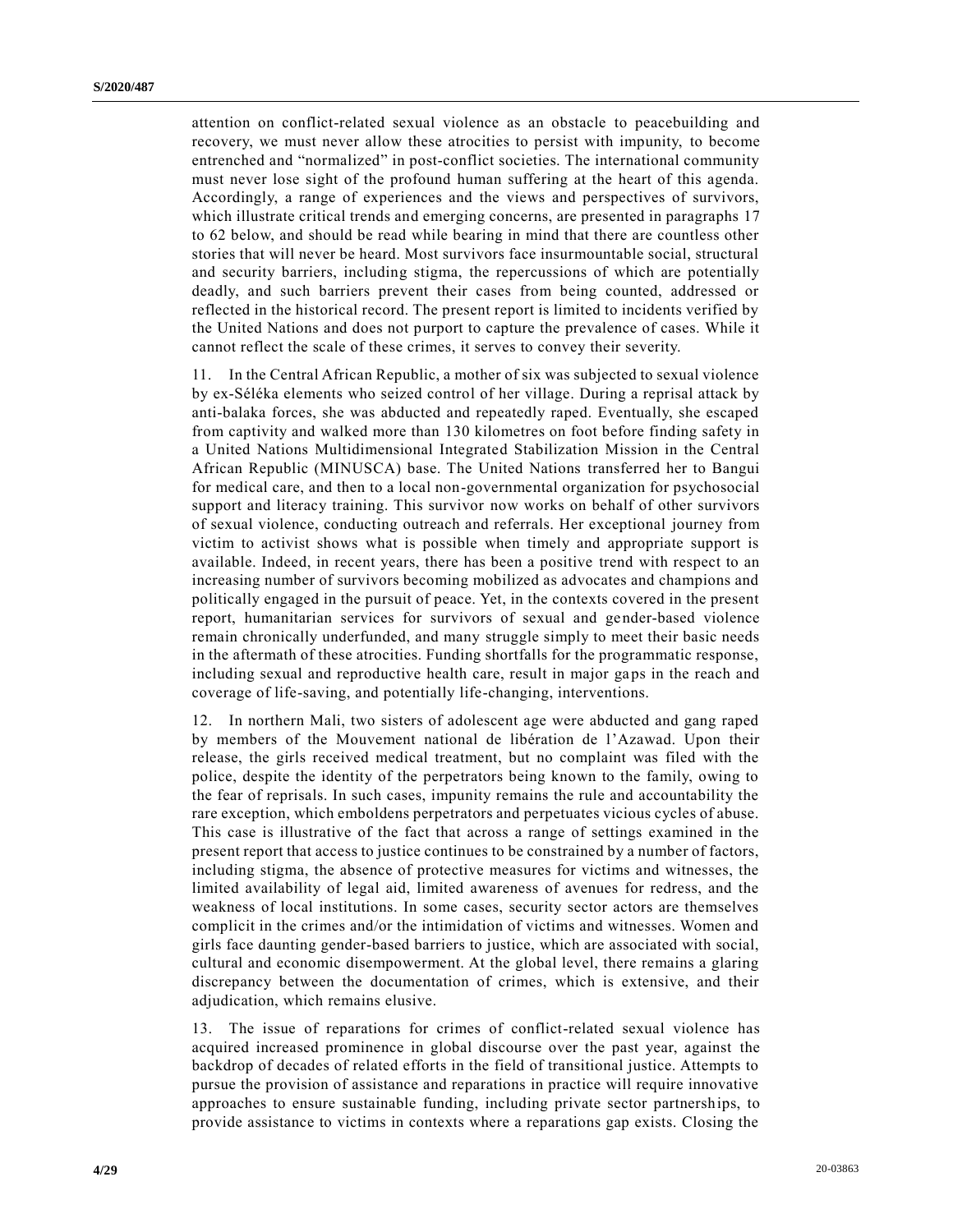gap can help survivors to rebuild their lives and livelihoods, as well as restore confidence in national institutions. Yet, reparations remain the justice interve ntion that survivors seek the most but receive the least. In several contexts covered herein, the slow pace of justice and the absence of reparations have led to increased recourse to traditional and/or customary courts, which tend to resolve cases of rape through the awarding of material assistance to the family of the victim. While such an approach can temporarily alleviate economic hardship, they achieve little in terms of punishing and deterring perpetrators, or with respect to upholding women's rights. Some promising developments in this context include: (a) the judgment in the case of Alimasi Frederic, alias "Kokodikoko" in the Democratic Republic of the Congo, which found the State liable for reparations for failing to protect civilians from sexual violence by militias; (b) the delivery of compensation to over one third of registered victims of conflict-related sexual violence in Colombia; and (c) efforts in Iraq to develop a reparations law and relief programme for survivors of conflict-related sexual violence, with initial grants disbursed in 2019. In contexts such as the Western Balkans, victims of wartime sexual violence have been belatedly recognized as legitimate war victims, an official status that renders them eligible for reparations. However, in other settings, such as Nepal, few survivors of sexual violence have come forward to claim reparations, owing to the onerous legal and administrative thresholds.

14. In Tanganyika Province in the Democratic Republic of the Congo, a young man was stripped naked, raped and forced to rape his own mother during a Twa militia attack on his village. It took him many months to overcome the profound sense of shame and the fear of stigmatization and reprisals, in order to seek support. The use of sexual violence to shred the social fabric and fracture families, including through the violation of cultural taboos, continues to be particularly evident in the context of ethnic and intercommunal conflicts. The rape of men and boys has been used to attack their socially constructed identity as "protectors", and to inflict humiliation, given prevailing stereotypes about masculine invulnerability. The risks and repercussions of conflict-related sexual violence are linked with identity-based vulnerabilities, which are multiple and intersecting. During the reporting period, women and girls continued to account for the vast majority of recorded victims, placed at elevated risk by structural gender-based discrimination in political, economic and social life. Men and boys continued to suffer sexual violence in detention in several settings. Individuals were also targeted on the basis of their actual or perceived sexual orientation and gender identity as a form of persecution. Refugees and migrants faced heightened risks of sexual violence during flight and in displacement settings, leading to increased recourse to negative coping mechanisms, such as early and forced marriage, and the withdrawal of women and girls from employment and education, as observed in Iraq, the Syrian Arab Republic and Yemen and among the displaced Rohingya community in Bangladesh. Indigenous women have been targeted primarily in the context of conflicts over ancestral land and natural resources, as seen during the conflict periods in Colombia and Guatemala. Persons living with disabilities have also been sexually abused, including following separation from their caregivers in the chaos of war, as documented in the Syrian Arab Republic. The trauma of sexual violence echoes across generations, affecting in particular children born of wartime rape, who often experience a lack of identity and belonging in highly polarized societies. The plight and rights of children born of war need to be further examined, including the question of whether these children are particularly susceptible to recruitment, radicalization and trafficking, and what can be done to support their social integration. A survivor-centred approach, as articulated by the Security Council in a resolution for the first time in 2019 (resolution [2467 \(2019\)\)](https://undocs.org/en/S/RES/2467(2019)), requires the recognition that survivors are not a homogenous group, but suffer differentiated harms based on intersecting inequalities, which can compound over time in the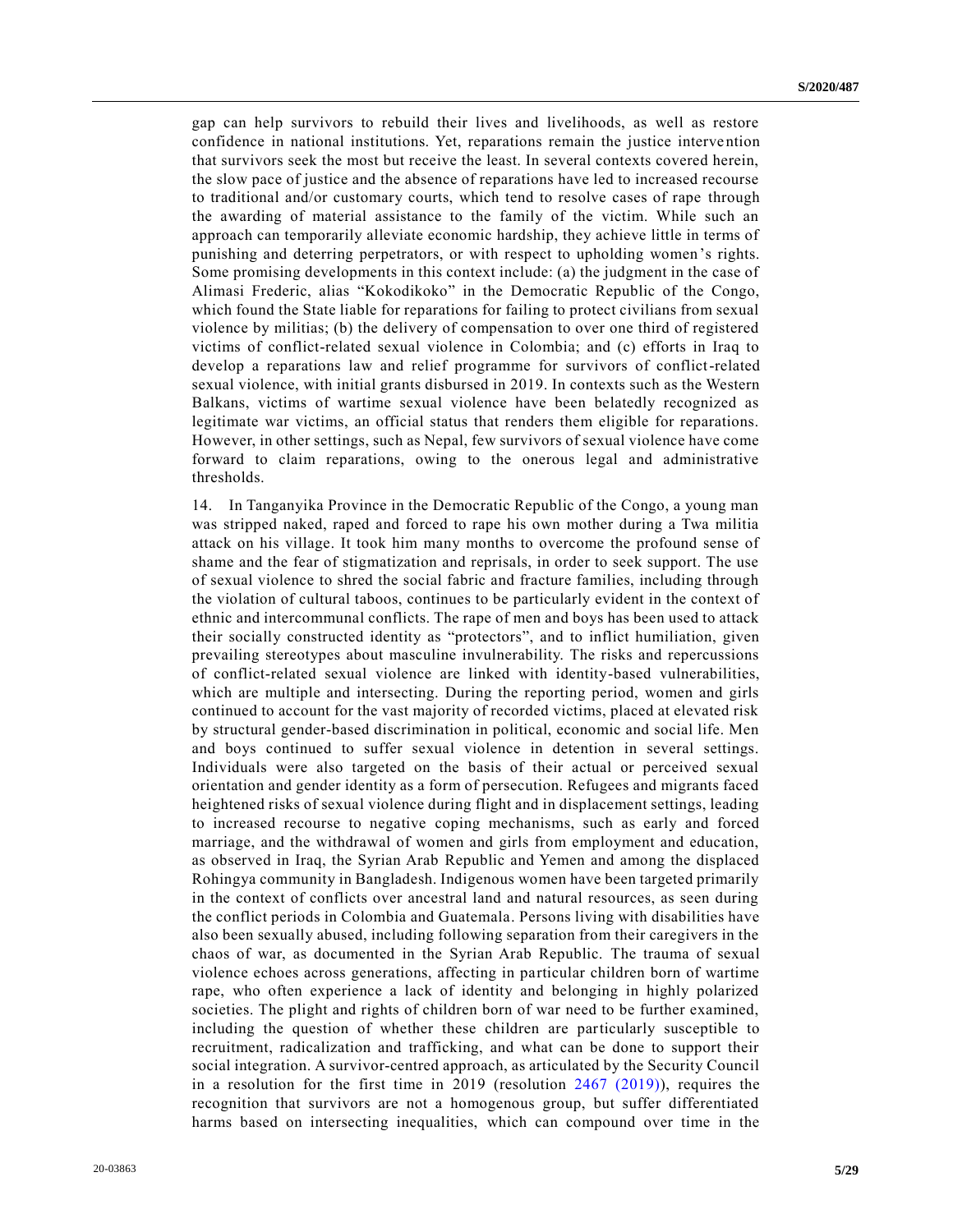absence of a tailored response. It further recognizes that the specific rights, needs and aspirations of survivors must be prioritized in all policies, programmes and operations.

15. A survivor-centred approach must also inform prevention and early warning efforts, as conflict-related sexual violence is often preceded by discrimination, persecution, hate speech and incitement based on gender and group identity, as seen in Burundi, Myanmar, South Sudan and elsewhere. Gender-based hate speech and harassment, compounded by restricted civic space, as outlined in my Strategy and Plan of Action on Hate Speech, has resulted in a negative trend of attacks and reprisals against women human rights defenders, including as part of political and electoral repression. In the absence of effective security guarantees, the past year has seen many women retreat from prominent leadership roles in the peace and transitional justice process, for example in Colombia, following threats and attacks against themselves and their families. Nevertheless, there has been an unprecedented level of engagement by religious leaders from across the spectrum of faiths in recent years to help transform harmful social norms, including by imams in Mali, Yazidi and Sunni leaders in Iraq, the South Sudan Council of Churches, and the Interreligious Council in Bosnia and Herzegovina, all of which have condemned sexual violence and called for efforts to alleviate the socially corrosive effects of stigma. By using their moral authority, religious leaders could significantly contribute to addressing the root causes of these crimes, such as entrenched gender inequality and related codes of honour and shame. Such engagement is of particular importance in the context of Islamic State in Iraq and the Levant (ISIL), as women and children formerly associated with violent extremist and terrorist groups are viewed primarily as "affiliates" rather than victims. In the words of one survivor of sexual slavery, from Sinjar, Iraq: "I was just 14 when I was kidnapped by ISIL. I was separated from my family. ISIL took us prisoner and tortured us for three long years. They are the criminals, but we continue to suffer, and they are not held accountable." Given the repressive patriarchal ideology of many armed groups, built on controlling women's sexuality and reproduction as part of selfperpetuation strategies, sexual violence has been recognized as a form of extremist violence and a tactic of terrorism. Yet counter-terrorism trials that are under way in Iraq, Mali and Nigeria do not take sexual violence offences into account. Moreover, patterns of gender-based repression and sexual violence persist in areas affected by the Boko Haram insurgency, including across borders, as a factor driving displacement and linked with trafficking for the purposes of sexual exploitation, which generates profits for armed and criminal groups. A regional response to such trafficking is required, involving intergovernmental cooperation and informationsharing in the Lake Chad basin and the Sahel.

16. As a survivor of wartime sexual violence from Guatemala told the United Nations in 2019: "We do not want history to repeat. We are working for peace and justice so that our children and grandchildren will never know this suffering. " Indeed, sexual violence is linked with broader trends related to peacebuilding and social justice. The present report finds that patterns of conflict-related sexual violence do not occur in a vacuum, but directly correlate with factors such as the resurgence of hostilities, militarization, the proliferation of small arms and light weapons, mass population displacement, the rise of violent extremism, the collapsed rule of law and the proximity of arms bearers to civilian populations. Successive reports over the past decade indicate that conflict-related sexual violence is concentrated in contexts of detention, captivity, displacement and in rural and remote locations where women undertake essential livelihood activities. These are also the contexts most affected by humanitarian access restrictions and poor service coverage. Despite the adoption of numerous commitments to address conflict-related sexual violence, broader political, economic and security factors inhibit enforcement, preventing linear progress from commitments to compliance. Accordingly, the end goal of conflict-related sexual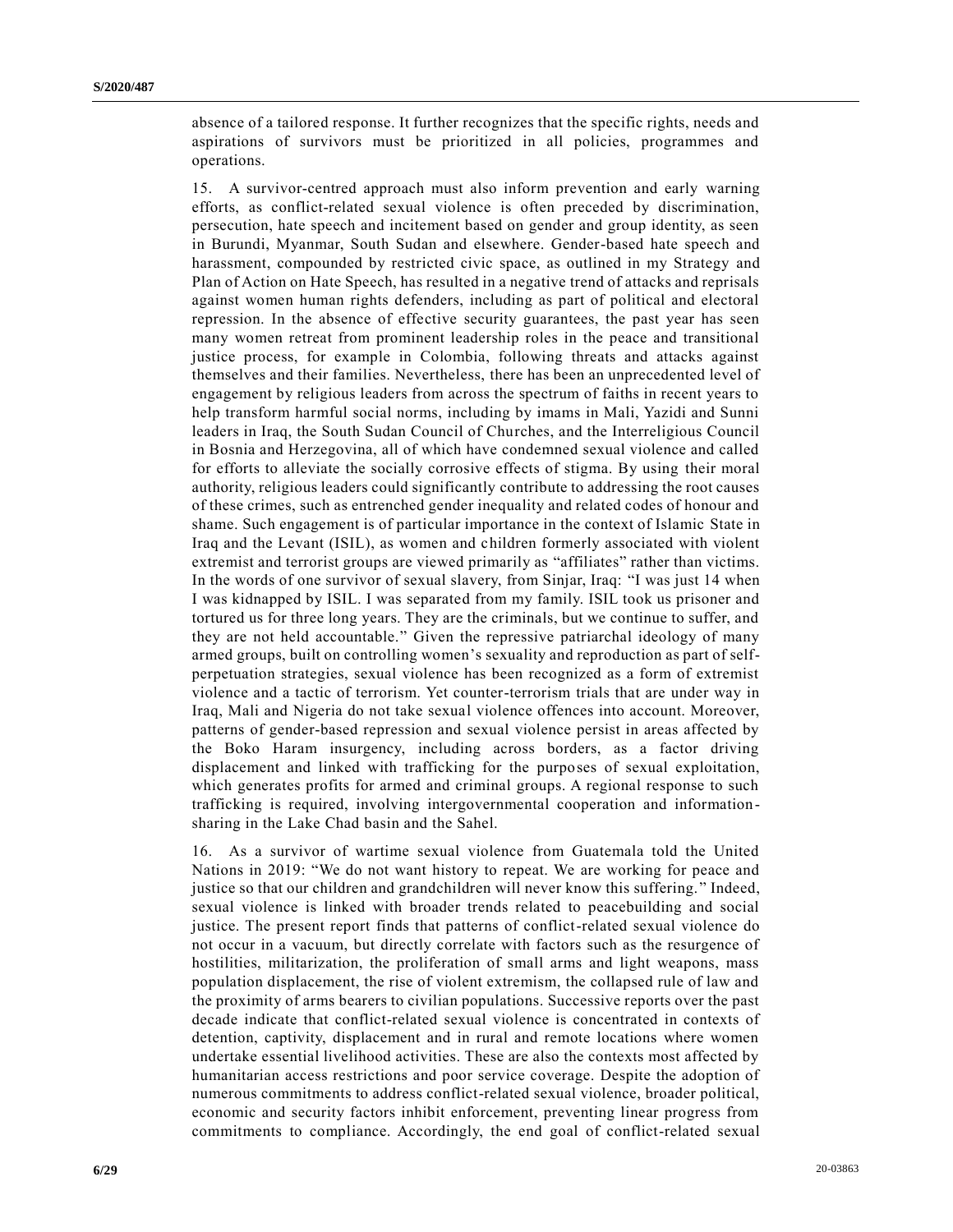violence agenda is not a "war without rape", but rather a world without war. As witnessed in the Sudan and elsewhere in 2019, women are powerful agents of change. They are not just victims of war, but vectors of peace and progress. Women's participation in peace processes has been proven to enhance their sustainability, and yet it remains a challenge to secure their involvement and to ensure that the issues disproportionately and structurally affecting women are duly addressed. At the dawn of a new decade of action on this mandate, we must harness the transformative power of women's leadership, and of amplifying the perspectives and experiences of survivors, in order to move from resolutions to results.

## **III. Sexual violence in conflict-affected settings**

#### **Afghanistan**

17. The underreporting of sexual violence remains a concern in Afghanistan, stemming from an overall situation of gender-based inequality, discriminatory social norms and stigmatization, which prevent women and girls from accessing information or services. This is exacerbated by a climate of impunity, widespread violence and limited access to areas under the control of armed groups. In 2019, the United Nations Assistance Mission in Afghanistan (UNAMA) documented 102 cases of sexual violence, 27 of which were able to be verified as conflict-related, affecting 7 women, 7 girls and 13 boys. Those incidents were attributed to members of the Taliban. The Afghan National Defence and Security Forces and a pro-government militia were also implicated. Two of these incidents were documented as *bacha bazi*, a practice involving the sexual abuse of boys by men in positions of power. Eight cases were transferred to the national judicial system, resulting in four convictions. The United Nations received further information of 18 credible allegations of conflict-related sexual violence, which could not be verified owing to safety concerns.

18. The Government continued its efforts to harmonize domestic laws and policies with international standards, promulgating a Law on Protection of Child Rights, and a policy for the protection of women in war and emergency situations, as well as reviewing the Law on Elimination of Violence against Women and approving draft regulations on emergency funds for victims. Family protection centres and womenfriendly spaces exist in several provinces to provide holistic assistance to survivors of sexual violence. In August, the Government launched its second national action plan on the implementation of Security Council resolution [1325 \(2000\),](https://undocs.org/en/S/RES/1325(2000)) with support from the United Nations. In remote areas, where State authority is limited, the use of local conflict resolution mechanisms to address sexual violence has resulted in some survivors being compelled to marry the perpetrator or face retaliation.

#### *Recommendation*

19. I commend the Government's efforts to put in place a more protective legal and policy framework for women, girls and boys at risk, and urge the full implementation thereof, with particular attention being given to rural and remote communities and to combating impunity for perpetrators of sexual violence. I reiterate the importance of an inclusive Afghan-led peace process with the meaningful participation of women, young people and minorities and call for the creation of the spaces for women to actively participate in all levels of decision-making so as to solidify gains made and enhance women's rights.

#### **Central African Republic**

20. The Political Agreement for Peace and Reconciliation [\(S/2019/145,](https://undocs.org/en/S/2019/145) annex), signed between the Government and 14 armed groups in February 2019, calls for the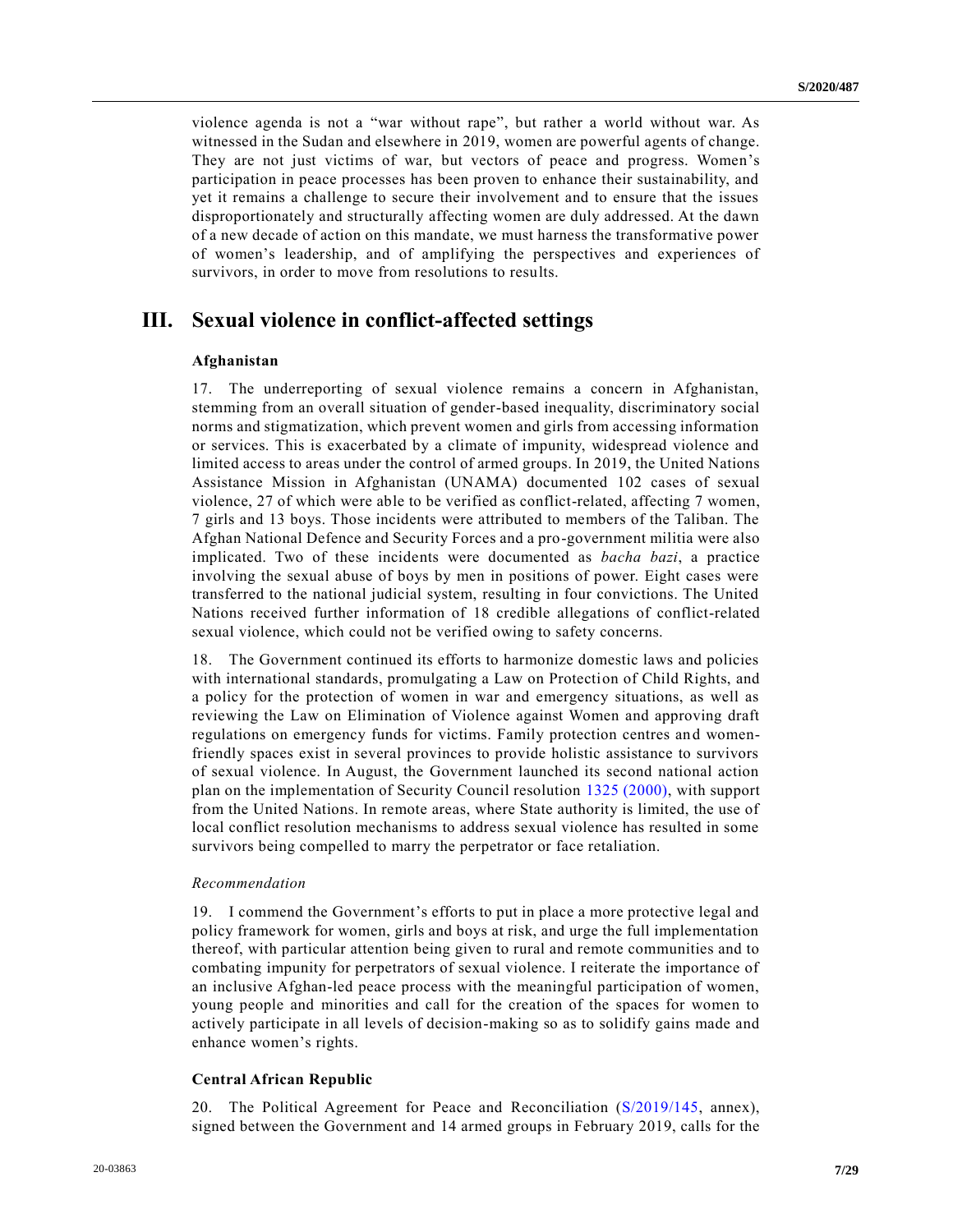cessation of all forms of sexual and gender-based violence (article 5). However, signatories continue to flagrantly use sexual violence as a tactic of terror against civilians. Many challenges remain with respect to monitoring, owing to access constraints, attacks by armed groups against humanitarians and large -scale displacement. In 2019, MINUSCA verified 322 incidents of conflict-related sexual violence, affecting 187 women, 124 girls, 3 men, 2 boys and 6 females of unknown age. These incidents included 174 rapes or attempted rapes and 15 cases of forced marriage. In terms of the profile of the perpetrators, 83 cases were attributed to ex-Séléka groups, 48 to Fulanis, who may have been affiliated with ex-Séléka, 47 to anti-balaka, 19 to Retour, réclamation et réhabilitation, 2 to the Lord's Resistance Army, 1 to criminal gangs, and several to unidentified perpetrators. A total of seven verified cases were attributed to the Armed Forces of the Central African Republic. Reports indicate that 60 per cent of these incidents were committed by more than one perpetrator. Moreover, as the number of displaced persons increased, 2019 also saw a marked increase in the level of sexual violence occurring in internal displacement sites and host communities, as well as in rural locations, in particular while women and girls were fleeing attacks, or in the course of collecting firewood and food.

21. In Basse-Kotto prefecture, women and girls were systematically abducted by anti-balaka elements, who sexually abused the victims before selling them. The Government responded by designating the Minister for the Promotion of Women, Family and Child Protection as focal point to tackle trafficking in persons. In Mbomou prefecture in the east, which remains largely inaccessible owing to the absence of roads, the Front populaire pour la renaissance de la Centrafrique and Union pour la paix en Centrafrique continue to perpetrate sexual violence, leading to mass displacement. The fear of reprisals, stigmatization, the lack of services and widespread impunity prevent victims from reporting these crimes and receiving assistance. The proliferation of and trafficking in small arms is also common in the area. United Nations partners have established provisional psychosocial assistance structures (centres d'écoute) in sites for internally displaced persons and have disseminated information on referral pathways. The United Nations also trained members of the Armed Forces and the Forces de securité intérieure deployed in Mbomou on prevention of and response to conflict-related sexual violence. In Bangui, three shelters offering temporary protection and services to victims and witnesses of sexual violence were opened in 2019. However, gaps remain, including in terms of sexual and reproductive health care for survivors, as well as HIV prevention and related services, in rural locations throughout the country. In July, Retour, réclamation et réhabilitation, Front démocratique du peuple centrafricain, and anti-balaka elements joined the national disarmament, demobilization and reintegration programme, which contributed to a decrease in conflict-related sexual violence in the west of the country, where these groups had largely been operational.

22. In May, my Special Representative visited Bangui and Bria and met with survivors and local service providers who were struggling to provide a holistic response in a context of severely constrained resources and limited physical security and access. These challenges were raised in the course of a constructive dialogue with the Government, which led to the signing of a new joint communiqué betwee n the United Nations and the national authorities to strengthen protection, service delivery and accountability. The Government also took steps to reinforce the joint rapid response unit to prevent sexual violence against women and children, by finalizing the appointment of all staff and integrating its operational costs into the national budget, which is pending parliamentary approval. In August, following reports of widespread sexual violence in the first months of the year along transhumance corridors near Kaga Bandoro, the joint rapid response unit carried out a field investigation with United Nations support, which resulted in interviews with 264 victims of rape, attempted rape and torture. A quarter of the victims identified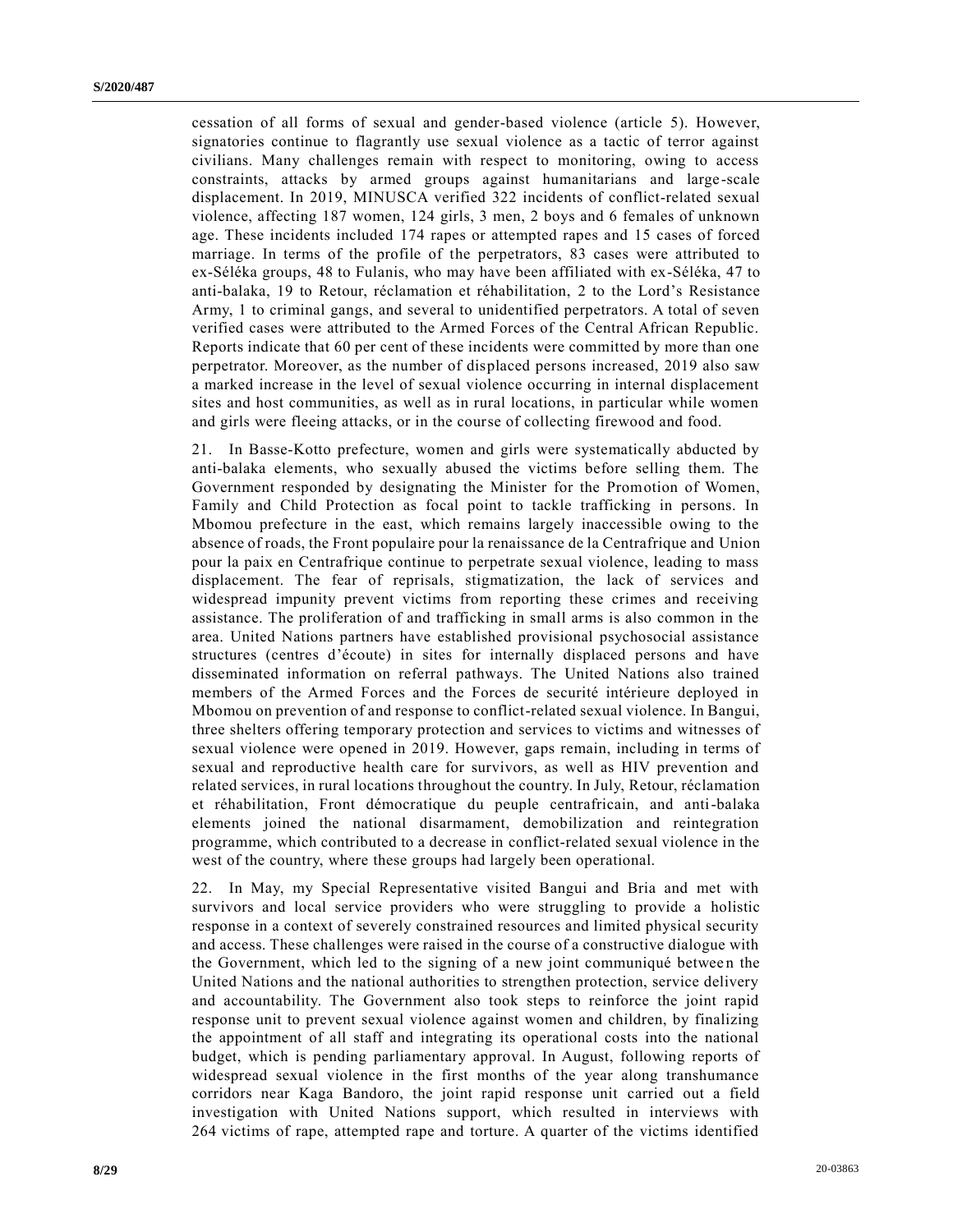ex-Séléka elements as the perpetrators, and unidentified armed men were responsible for the remaining incidents. The cases were transmitted to the prosecutor and criminal trials were held at the Bangui and Bouar courts of appeal. A criminal session involving 22 cases of conflict-related sexual violence was initiated in December in Bangui. The Special Prosecutor and investigating judges of the Special Criminal Court continued to implement their prosecutorial strategy, and the Victim and Witness Protection Unit became operational. MINUSCA also supported vetting to prevent the integration of past perpetrators of sexual violence into the armed forces.

#### *Recommendation*

23. I commend the Government on the adoption of the new joint communiqué and call for the development of an action plan, with support from my Special Representative, and the nomination of a special adviser on conflict-related sexual violence within the Office of the President. I further call upon all parties to comply with the peace accord and end the use of sexual violence, hold perpetrators accountable and guarantee the security of humanitarian personnel.

#### **Colombia**

24. The signature of the Final Agreement for Ending the Conflict and Building a Stable and Lasting Peace between the Government of Colombia and the Fuerzas Armadas Revolucionarias de Colombia-Ejército del Pueblo (FARC-EP) in 2016, remains a global milestone in the effective integration of gender considerations within a peace agreement and in the meaningful participation of women in conflict resolution. The implementation of the provisions on gender and women's rights has, however, lagged behind that of other measures [\(CEDAW/C/COL/CO/9\)](https://undocs.org/en/CEDAW/C/COL/CO/9). In 2019, the National Victims' Unit recorded 107,445 victims of the armed conflict, 365 of whom were victims of conflict-related sexual violence. Women and girls made up 89 per cent of the victims, with 35 men and 3 individuals who identified as lesbian, gay, bisexual, transgender, queer or intersex also affected. Moreover, 166 victims were Colombians of African descent (143 women, 22 men and 1 who identified as lesbian, gay, bisexual, transgender, queer or intersex), 15 were from indigenous communities (14 women and 1 man), 28 were persons living with disabilities (23 women, 3 men and 2 individuals who identified as lesbian, gay, bisexual, transgender, queer or intersex persons). Among the cases, 51 were recorded as having been perpetrated against children (31 girls and 20 boys). The United Nations documented 10 cases of sexual violence in which the alleged perpetrators were members of the Ejército de Liberación Nacional, criminal groups and other violent groups. Members of the military were allegedly involved in three cases. The United Nations documented nine cases of sexual violence in the border areas between the Bolivarian Republic of Venezuela and Colombia, where transborder armed groups operate.

25. The Ombudsperson's early warning system corroborates the correlation between a high concentration of sexual violence and conflict dynamics. In regions such as Antioquia, Chocó, Cauca and Nariño, numerous armed actors such as Autodefensas Gaitanistas de Colombia, criminal groups and dissident groups of FARC-EP, continue to compete for control of territory and local illegal economies. Border areas and transit routes for refugees and migrants are being exploited by illegal armed actors to recruit vulnerable persons, notably indigenous people, into illicit economic activities. In this context, women and girls face heightened risks of human trafficking, including for the purposes of sexual slavery and exploitation. The Office of the Ombudsperson reported 480 threats directed against women leaders and women human rights defenders, including misogynistic insults and threats of sexual violence. Access to justice remains a challenge for survivors of conflict-related sexual violence, particularly in rural areas, despite an increase in the number of formal complaints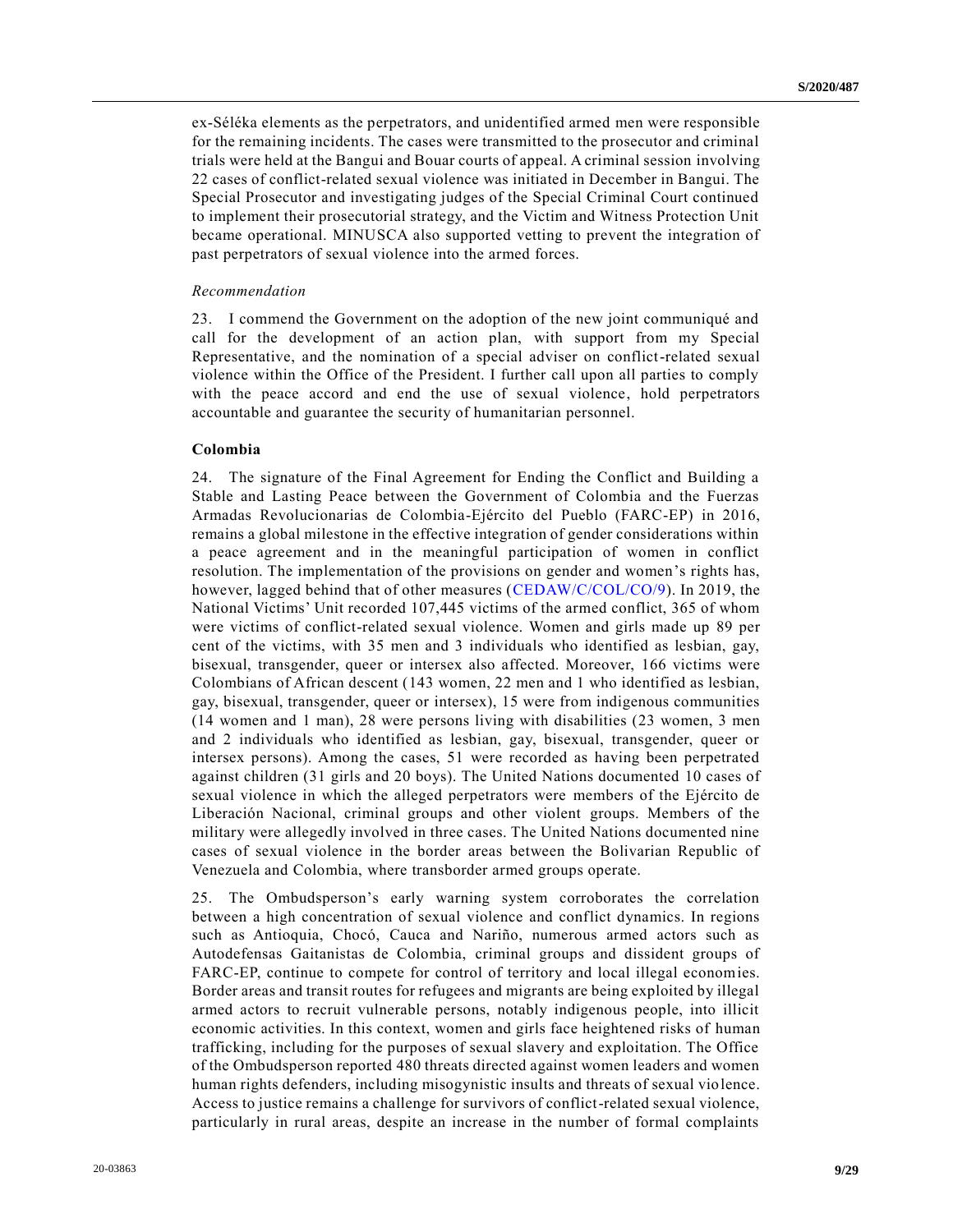following institutional efforts to address the issue. The Comprehensive System of Truth, Justice, Reparation and Non-Repetition continued to make progress. The Special Jurisdiction for Peace decreed that amnesty could not be granted in cases of conflict-related sexual violence, and that investigations related to child recruitment should consider linkages with conflict-related sexual violence. In addition, the Truth Commission has prioritized the collection of testimonies from survivors of wartime sexual violence. The national police has implemented a project to reinforce prevention and response measures in cases of sexual violence in conflict-affected areas, including through the deployment of mobile teams.

#### *Recommendation*

26. I urge the Government to accelerate the implementation of the gender provisions of the peace agreement. I call for the authorities to enhance their capacity to effectively prosecute and deliver reparations for conflict-related sexual violence, including for survivors in rural and border areas, and to continue expanding service coverage to ensure a holistic response, including protection and security guarantees for victims, witnesses and women's human rights defenders.

#### **Democratic Republic of the Congo**

27. Instability increased in the eastern parts of the Democratic Republic of the Congo as from 30 December 2018, during the post-electoral period, with North Kivu, South Kivu, Maniema and Ituri Provinces particularly affected. In 2019, the United Nations Organization Stabilization Mission in the Democratic Republic of the Congo (MONUSCO) documented 1,409 cases of conflict-related sexual violence, which represents an increase of 34 per cent since 2018. Of those cases, 955 are attributed to non-State armed groups. In terms of State actors, the Armed Forces of the Democratic Republic of the Congo were implicated in 383 of these incidents, which represents a 76 per cent increase from the previous year. The Congolese National Police bore responsibility for 62 cases, and nine incidents were attributed to other State actors. The increase in reports of sexual violence coincided with a rise in the number of military operations. The rotation of troops of the armed forces had a negative impact on discipline and accountability, linked with a lack of supervision and oversight of soldiers. Ethnically motivated violence spiked in 2019, particularly in South Kivu and Ituri Provinces. In Ituri, Lendu militia targeted Hema women and girls during attacks on villages. Members of the armed forces, deployed to Ituri to defend the local population, were also implicated in sexual violence, particularly against women and girls attempting to flee their villages. Nduma défense du Congo-Renové led by Guidon Shimirayi Mwissa and the Nyatura reportedly used rape as a form of intimidation and punishment against women and girls perceived as supporting an opposing armed group.

28. The illicit exploitation of natural resources continues to be a root cause and driver of conflict in the east of the country. In Tanganyika, South Kivu and Maniema, Twa militia targeted villages in mineral-rich locations, using sexual violence as a form of retaliation against rival ethnic groups. In Nyiragongo, North Kivu, in areas known for the lucrative charcoal trade, the Forces démocratiques de libération du Rwanda attacked women who came into the Virunga National Park to purchase fuel. Inadequate material resources for, and inconsistent remuneration of, military personnel, and the deployment of battalions in close proximity to residential areas have led to patterns of predatory behaviour by members of the security forces against the civilian population, including looting, pillage and rape. This dynamic was documented in Beni in late 2019, in the context of operations against the Allied Democratic Forces. Despite a spike in voluntary surrenders by members of armed groups, in the absence of a functioning national disarmament, demobilization and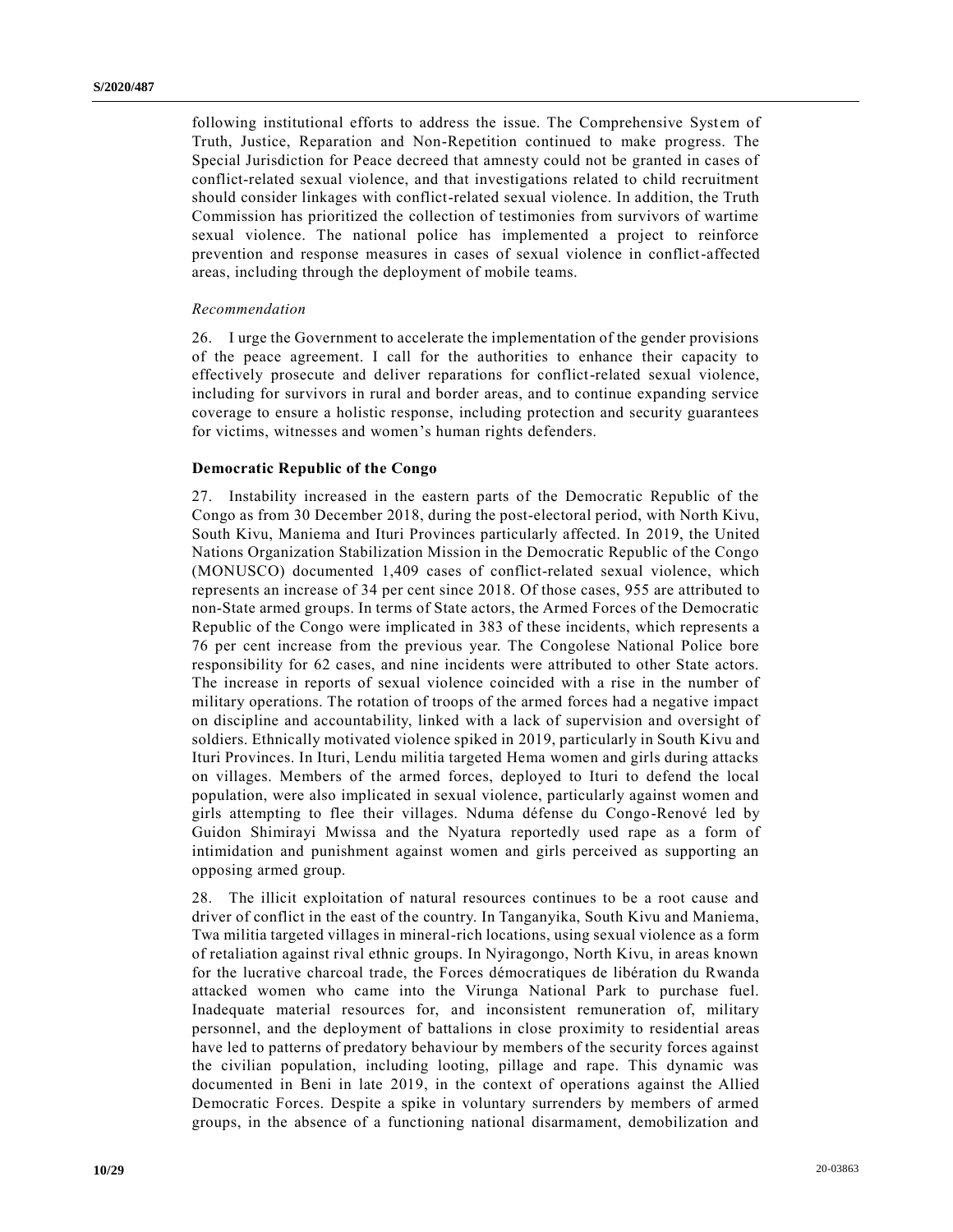reintegration programme, many combatants returned to the bush and resumed hostilities. Other former combatants were integrated into the national military, without proper training on prevention of and response to sexual violence.

29. Emblematic cases, such as the trial of Ntabo Ntaberi Sheka and Serafin Lionso for mass rape, are ongoing. Lieutenant Colonel Mabiala Ngoma Alma of the armed forces remains at large, despite having received a sentence of life imprisonment, in November 2018, for crimes against humanity, including rape. The Government and the United Nations worked closely to engage the Force de résistance patriotique de l'Ituri in peace negotiations, which decreased the levels of reported sexual violence perpetrated by this group. In March, MONUSCO launched the Shabunda action plan, designed to prevent and address conflict-related sexual violence perpetrated by Mai-Mai Raia Mutomboki factions, which had been responsible for the highest number of recorded incidents in 2018. This plan led to an almost 72 per cent decrease in the number of reported incidents of conflict-related sexual violence in the region, and to the trial of Mai-Mai Raia Mutomboki faction leader, "Kokodikoko", who was sentenced to life imprisonment for crimes against humanity, including rape and sexual slavery. Despite this encouraging trend, other Mai-Mai Raia Mutomboki factions continued to commit sexual violence against local populations in gold-rich areas of South Kivu. The trial against Justin Matata Banaloki, alias "Cobra Matata", who is accused of crimes against humanity, including rape, commenced in 2019, and in July 2019, the International Criminal Court convicted Bosco Ntaganda of war crimes and crimes against humanity, including rape and sexual slavery. The procedure for claiming reparations is arduous, and legal clinics lack funding to assist survivors after judgments are delivered. During her visit in December 2019, my Special Representative participated in the launch of the Congolese National Police a ction plan on the fight against sexual violence, and signed an addendum to the joint communiqué of 2013 with the Prime Minister.

#### *Recommendation*

30. I welcome the signing of an addendum to the joint communiqué between the Government and the United Nations and encourage its effective implementation. I urge the National Assembly to ensure the adoption of pending legislation on the protection of victims and witnesses, the provision of legal aid and the establishment of a national reparations fund. I urge the Government to ensure that perpetrators of sexual violence are not integrated into national institutions.

#### **Iraq**

31. Civilians formerly held captive by ISIL in the Syrian Arab Republic, including survivors of conflict-related sexual violence, continued to return to Iraq throughout 2019. In November, the Directorate of Yazidi Affairs of the Ministry of Endowment and Religious Affairs of the Kurdistan Regional Government released statistics regarding members of the Yazidi community who had been reported missing since 2014: of the estimated 6,417 Yazidis abducted, 3,524 have been rescued or escaped from their abductors (1,197 women, 339 men, 1,038 girls and 950 boys), and 2,893 remain missing. These figures do not include other affected groups, such as the Turkmen Shi'a. The Commission for Investigation and Gathering Evidence of the Kurdistan Regional Government, established in 2014 to collect evidence on crimes committed by ISIL, has to date recorded more than 1,000 cases of conflict-related sexual violence, predominantly against Yazidi women and girls. Sexual violence continues to be underreported owing to the fear of reprisals, stigma, the absence of services and ongoing security concerns. Displacement camps constitute sites of heightened risk, given the increased number of female-headed households and perceived affiliation with extremist groups. Humanitarian access to the camps has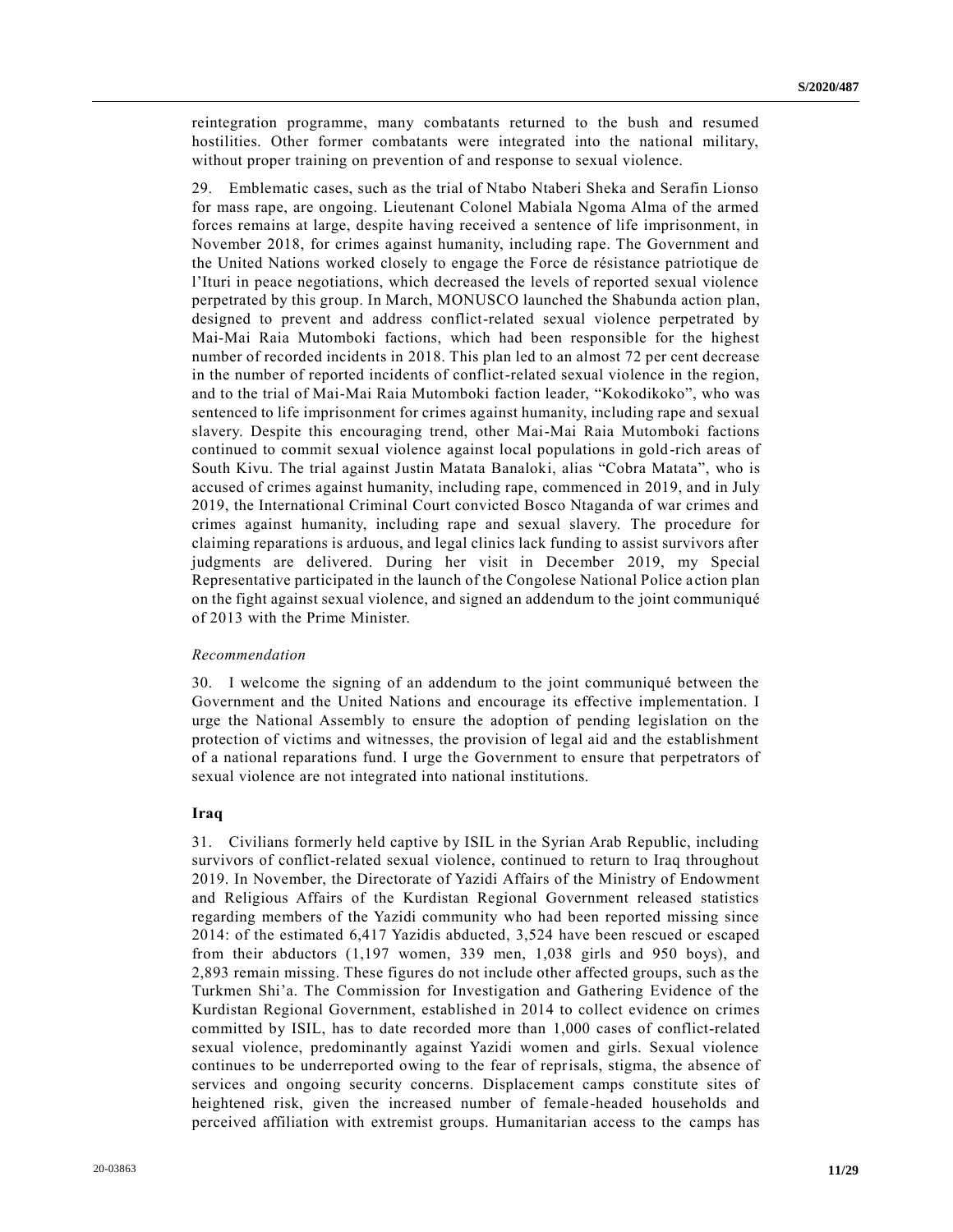enabled survivors of sexual violence committed in previous years to seek support. For instance, 16 cases, including eight cases of forced marriage, six cases of rape and two cases of forced prostitution, which occurred in 2015 and 2016, were recently documented. Fourteen of these incidents were attributed to ISIL. Two were linked to the Iraqi security forces. The United Nations also verified five cases of sexual violence committed by ISIL affiliates in the Hawijah district of Kirkuk, their last stronghold in Iraq.

32. The Iraqi Presidency submitted a draft law on female Yazidi survivors in April, calling for crimes committed against Yazidis to be considered as genocide and for the perpetrators to be held accountable, as well as establishing a national day of remembrance and outlining reparations measures. The draft law, as amended to include other minority groups and children born of rape, is pending adoption by the Parliament. However, there are still no indictments for sexual violence committed by ISIL. The Ministry of Migration and Displacement established a relief programme for Yazidi female survivors of ISIL captivity, known as the survivors' grant. Between April and July, the Ministry disbursed individual grants of 2 million Iraqi dinars (approximately \$1,700) to 899 survivors. Since July, however, budgetary allocations to this scheme have stalled. The Head of the Yazidi Supreme Spiritual Council issued an edict acknowledging the suffering of Yazidi women who were enslaved by ISIL and welcoming their return, though this did not refer to the social integration of children conceived as a result of rape. Challenges relating to holistic service provision, in particular access to justice, livelihood support and mental health care, persist in certain areas. United Nations partners operate 55 safe centres for women and support the functioning of five Government-run women's shelters.

### *Recommendation*

33. I commend the Government for its efforts to implement the joint communiqué in partnership with my Special Representative and the United Nations system, and for considering legislation on assistance and reparations for victims. I reiterate the importance of sexual violence prosecutions being conducted in line with international standards and note that ISIL affiliates should be prosecuted for these specific crimes. I urge the Government to ensure protection and assistance for children born of rape and their mothers.

## **Libya**

34. Chronic underreporting of conflict-related sexual violence during 2019 was linked to a fear of reprisals, stigma and entrenched gender-based discrimination, in an overall context of volatility. The military offensive on Tripoli by forces under the control of the Commander of the Libyan National Army, General Khalifa Haftar, exacerbated instability and restricted monitoring and reporting. As a result of severely limited access to detention facilities, the United Nations Support Mission in Libya (UNSMIL) verified only seven cases in 2019, affecting four women, two girls and one male activist for lesbian, gay, bisexual, transgender, queer and intersex rights. In the Mitiga detention facility, controlled by the Special Deterrence Force, under the Ministry of Interior, female inmates are denied due process and unable to challenge the legality of their detention. Four female detainees were subjected to rape and forced nudity, and the activist for lesbian, gay, bisexual, transgender, queer and intersex rights was reportedly gang raped, by Special Deterrence Force guards. UNSMIL also documented patterns of sexual violence, sexual exploitation, extortion and trafficking of refugees and migrants in Zawiyah, Tajura', Gharyan, Tariq al-Sikkah and Khums detention centres, some of which are linked with the Department for Combating Illegal Migration. Some migrant women and girls are at high risk of being sold for forced labour or sexual exploitation to transnational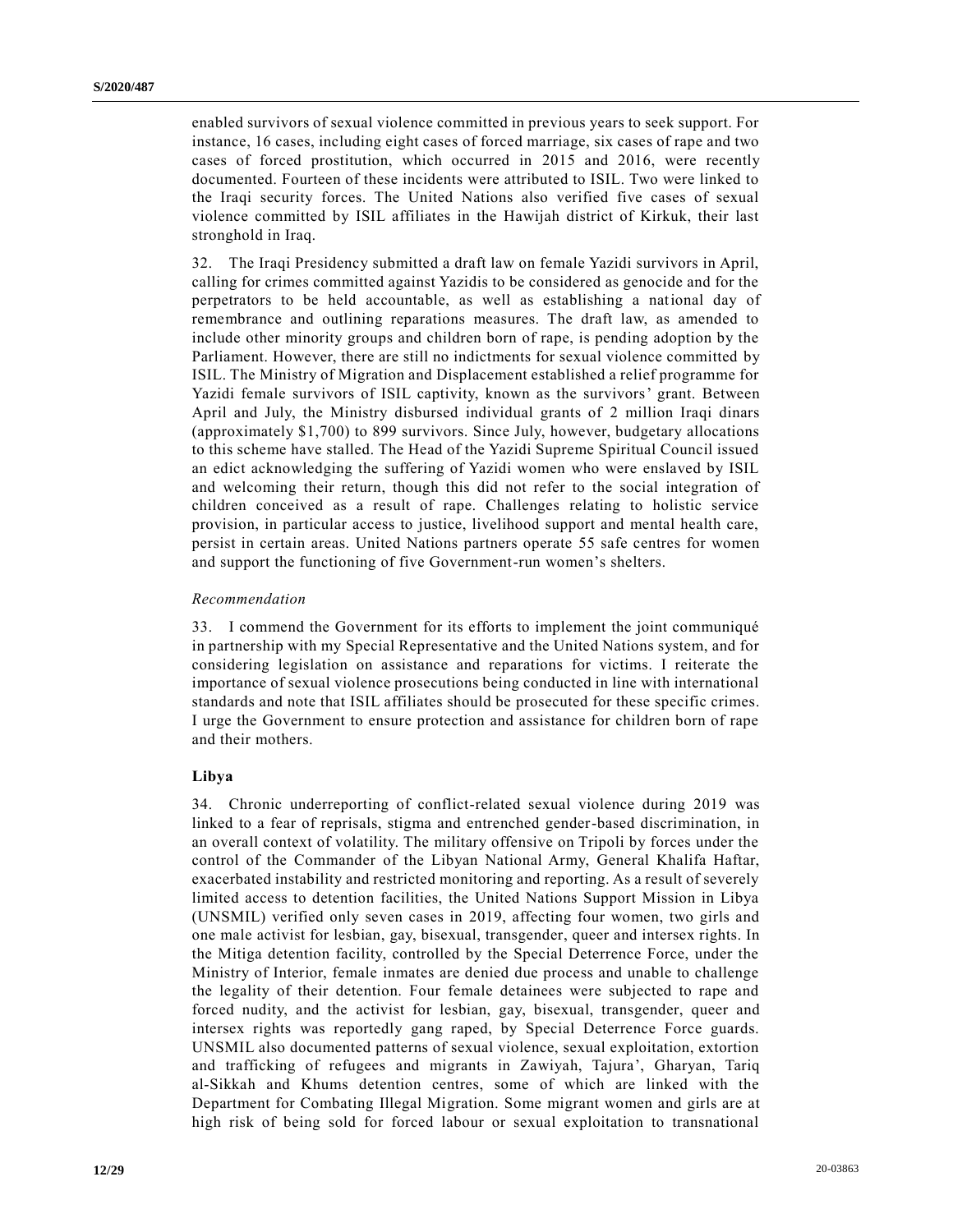criminal networks, some with links to armed groups. In Tariq al-Sikkah, two girls were subjected to public beatings and sexual abuse.

35. The United Nations has urged the Government to launch an investigation in order to locate people who have gone missing from detention centres and may have fallen victim to human trafficking. The Free Legal Aid Coalition for Conflict-Related Survivors in Libya, established by civil society with UNSMIL support, has conducted prison visits, provided legal advice to survivors of sexual violence and advocated the adoption of legislation to enhance protection. The routes to the Libyan coasts, as departure points for Europe, continue to be havens for illegal smugglers and transnational criminal networks.

#### *Recommendation*

36. I urge the authorities to grant humanitarian access to detention facilities and to put in place measures to protect and assist detainees who have suffered, or are at risk of, sexual violence. I also urge the Government to adopt anti-trafficking legislation and, with the support of the United Nations, strengthen its rule of law institutions to ensure that allegations of sexual violence can be effectively investigated and prosecuted.

#### **Mali**

37. Delays in the implementation of the 2015 Agreement for Peace and Reconciliation in Mali, particularly in terms of the disarmament, demobilization and reintegration process, contributed to persistent instability in the northern and central regions, which has impeded humanitarian access and reporting. Populations living in areas with weak state presence are particularly vulnerable to attacks by armed groups and extremist elements, which propel forced displacement. In 2019, the United Nations Multidimensional Integrated Stabilization Mission in Mali (MINUSMA) verified 27 cases of conflict-related sexual violence against 15 women, 11 girls and 1 man. The perpetrators included members of Mouvement pour le salut de l'Azawad, Coordination des mouvements de l'Azawad and unidentified armed men. Allegations of sexual slavery, forced marriage, castration and forced pregnancy were also reported. While the available information suggests that most cases were perpetrated by unidentified armed elements, it also indicates that members of non-State armed groups (namely, Mouvement arabe de l'Azawad, led by Sidi Mohamed, Coordination des mouvements de l'Azawad and Mouvement pour le salut de l'Azawad) have committed conflict-related sexual violence. Cases were also attributed to members of the Malian Defence and Security Forces. In addition, MINUSMA verified 22 incidents that occurred in 2018 but were not reported at the time, owing to a lack of access to safe and confidential services.

38. The visit of my Special Representative in 2019 culminated in the signing of a joint communiqué with the Government to prevent and respond to conflict-related sexual violence, which subsequently led to the drafting of an action plan focused on four strategic areas: prevention, protection, service delivery and accountability. MINUSMA also continued to monitor the implementation of the unilateral communiqués to address conflict-related sexual violence issued by Coordination des mouvements de l'Azawad in 2017 and Platform coalition of armed groups (Plateforme des mouvements du 14 juin 2014 d'Alger) in 2016. Access to justice continues to be a major challenge, owing to inadequate budgetary allocations and limited training of judicial personnel, with not a single case of conflict-related sexual violence having been brought to trial. Civil society organizations play a critical role in supporting victims to come forward and testify in conditions of safety and security, and in advocating the adoption of legislation to promote gender equality. In terms of community engagement to alleviate stigma and shift harmful social norms,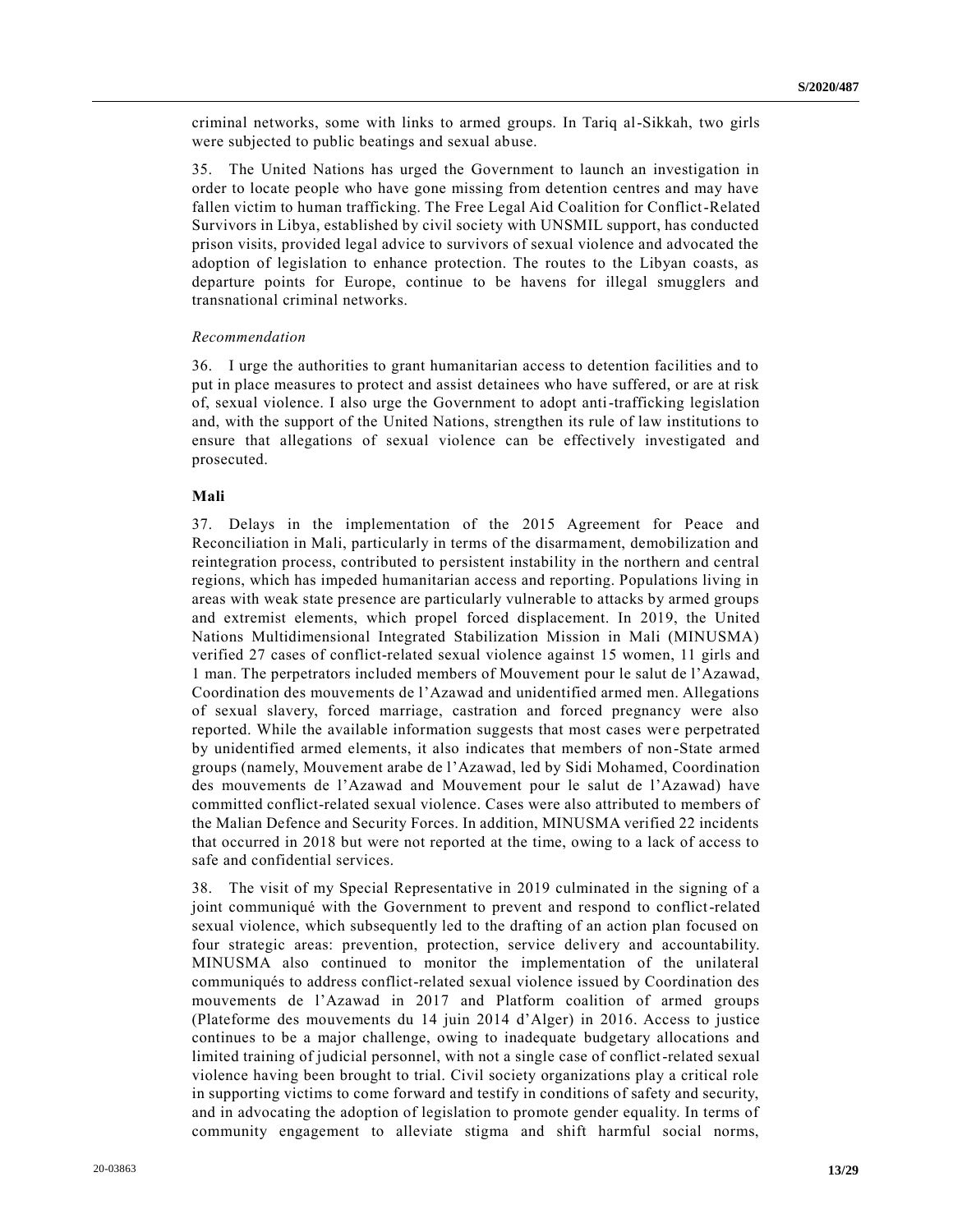MINUSMA hosted a workshop with 113 imams from the High Islamic Council of Mali, resulting in a signed declaration and fatwa to prevent conflict-related sexual violence.

#### *Recommendation*

39. I welcome the joint communiqué signed by the Government and the United Nations and call for its full implementation. I urge the authorities to address key challenges inhibiting access to justice for survivors, and to ensure the effective prosecution of cases of conflict-related sexual violence, in particular the 115 cases still pending before the tribunal of commune III in Bamako. I also encourage the meaningful participation of women in the monitoring and implementation of the peace agreement.

#### **Myanmar**

40. In 2019, Rohingya and other ethnic minorities remained at risk of conflictrelated sexual violence. The increased fighting between the Myanmar armed forces (Tatmadaw Kyi) and various armed groups, including the Arakan Army, the Kachin Independence Army, and the Ta'ang National Liberation Army, caused civilian casualties and displacement in Rakhine, Southern Chin, Northern Shan and Kachin States. Women, girls and boys remain at risk of trafficking, especially from Northern Shan and Kachin States, and from refugee camps in Bangladesh. Risks of forced marriage, forced pregnancy, sexual exploitation, detention and forced labour are common among women and girls living in camps for internally displaced persons and in conflict-affected areas. The high level of risk is compounded by a lack of livelihood and economic opportunities and restrictions imposed by the authorities on humanitarian actors.

41. The lack of accountability for crimes of conflict-related sexual violence perpetrated against the Rohingya in northern Rakhine remains unchanged. As presented in its report, the independent international fact-finding mission on Myanmar on sexual and gender-based violence found that sexual violence was a hallmark of Tatmadaw operations in 2016 and 2017. Moreover, it showed that those violations were perpetrated against Rohingya women and girls in order to intimidate, terrorize and punish the civilian population as a tactic of war. Following the signature of a joint communiqué in 2018 on prevention of and response to conflict-related sexual violence between the Government and the United Nations, a national committee on addressing conflict-related sexual violence was formed and a working group on monitoring, analysis and reporting arrangements was established. The United Nations, along with civil society partners, strengthened referral pathways for the provision of multisectoral services to survivors of sexual violence, including mental health and psychosocial assistance, especially in conflict-affected areas. The Ministry of Social Welfare, Relief and Resettlement is gradually implementing standard operating procedures for case management and clinical guidelines for responding to rape. In July, the Child Rights Law was enacted, criminalizing sexual violence and requiring the Government, the Tatmadaw and armed groups to take measures to protect children from sexual violence. The draft law on the prevention of violence against women, developed in March 2013, is still pending parliamentary adoption, as are revisions to the Constitution and Penal Code recommended by the Committee on the Elimination of Discrimination against Women [\(CEDAW/C/MMR/](https://undocs.org/en/CEDAW/C/MMR/CO/EP/1) [CO/EP/1\)](https://undocs.org/en/CEDAW/C/MMR/CO/EP/1).

### *Recommendation*

42. I urge the Government to implement the joint communiqué and action plan to prevent and address conflict-related sexual violence, in close coordination with my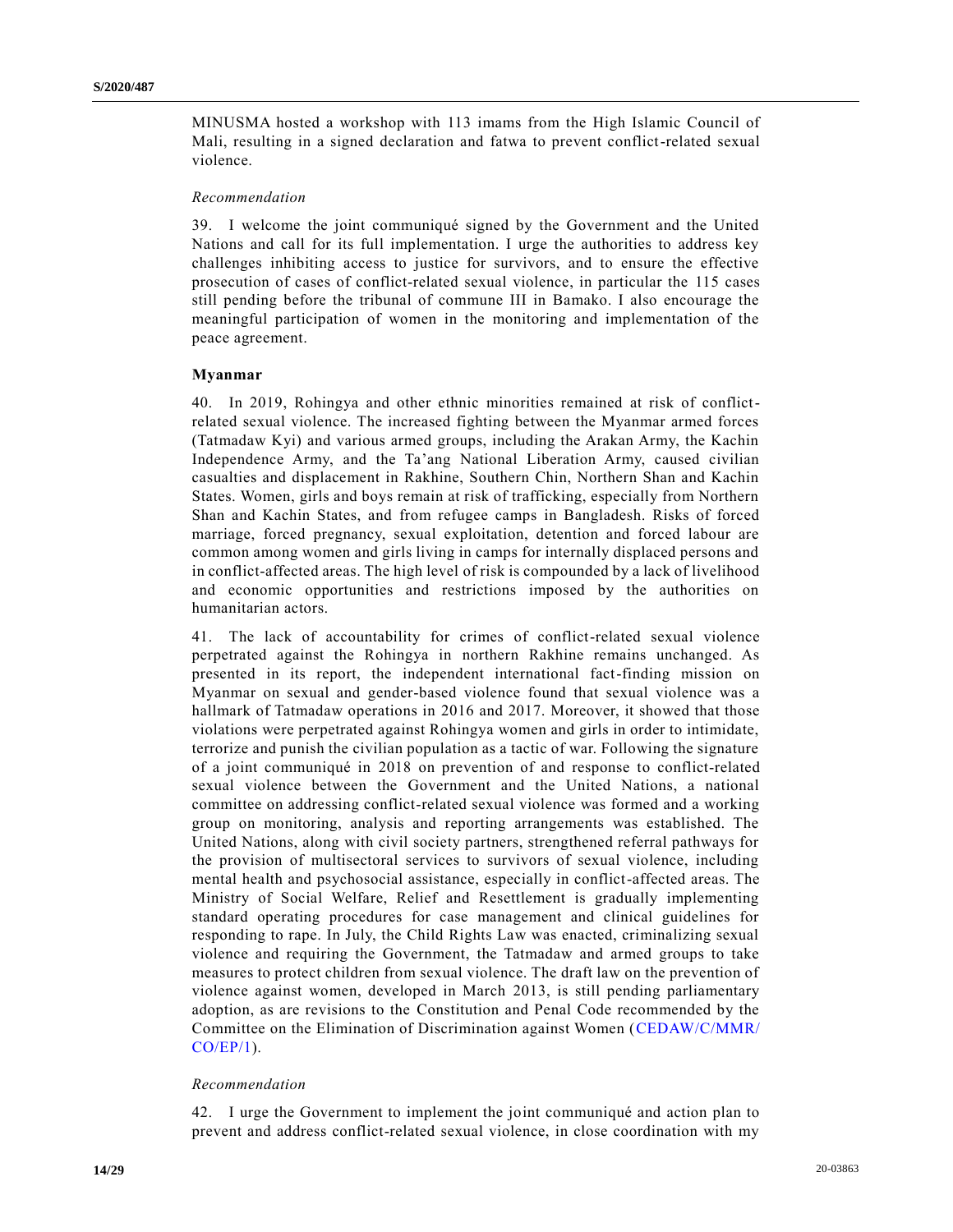Special Representative and the United Nations country team. I further call upon the Government to advance relevant legislative reforms and to implement the recommendations contained in the report of the independent international fact-finding mission on Myanmar on sexual and gender-based violence, and to comply with the provisional measures ordered by the International Court of Justice. I urge the Government to grant humanitarian access to conflict-affected areas and to support the deployment of a women's protection adviser to the Office of the Resident Coordinator.

#### **Somalia**

43. The protracted conflict in Somalia, coupled with the de facto control of certain areas by Al-Shabaab and entrenched gender-based inequality, have heightened the risk of sexual violence faced by women and girls, and severely limited reporting. In 2019, sexual violence continued to be employed by Al-Shabaab as a strategy of social control in the communities under their influence. Women and girls were systematically abducted and forced to marry combatants as a reward for fighters and an incentive for new recruits. This practice permitted recruits to enhance their social status by marrying women from more prominent clans. Many women and girls who managed to escape were subjected to threats and, in some cases, sexual exploitation, in refugee and displacement settings. The United Nations Assistance Mission in Somalia verified cases of conflict-related sexual violence perpetrated against 220 girls and 19 women, attributed to: unknown armed actors (120), Al-Shabaab (26), Jubbaland forces (18), clan militias (19), Galmudug police (5), Southwest forces (4) and Puntland police (2). The Somali Police Force was implicated in 14 incidents and 32 cases involved members of the Somali National Army. Out of these cases, 78 cases (46 per cent) took place in Jubbaland State.

44. During her official visit in July, my Special Representative agreed with the Government to develop a new national action plan to end sexual violence in conflict, in order to advance implementation of the joint communiqué. Training on the prevention of sexual violence for Somali security forces continued in 2019, with 906 members of the national armed forces trained. In addition, 30 female police officers, operating in different districts of Mogadishu, were trained on techniques to investigate sexual and gender-based crimes. The national strategy to prevent and counter violent extremism, adopted in 2016, reflected consultations with women on their experiences as victims of terrorism and their roles in peacebuilding and reconciliation. Pursuant to the National Programme for the Treatment and Handling of Disengaged Combatants, construction began on rehabilitation centres for women ex-combatants, including those who have suffered sexual violence, in Kismaayo and Baidoa, which will provide them with counselling, education and livelihood support. Impunity for sexual violence crimes remains a major concern, with different legal systems continuing to operate in parallel, often resulting in the release of suspects from police custody following mediation by traditional leaders. The sexual offences bill, which would ensure that rape is no longer classified as a "crime against morality", has not yet been approved. Following consultations on the bill by Islamic religious scholars, provisions intended to criminalize child marriage were removed. In terms of service delivery, the lack of sustainable funding for personnel in Government health-care facilities compromises the availability of assistance, including emergency contraception and post-exposure prophylaxis.

#### *Recommendation*

45. I commend the Government on its commitment to implement a new national action plan on ending sexual violence in conflict with the support of my Special Representative and the United Nations system, and call for the enforcement of the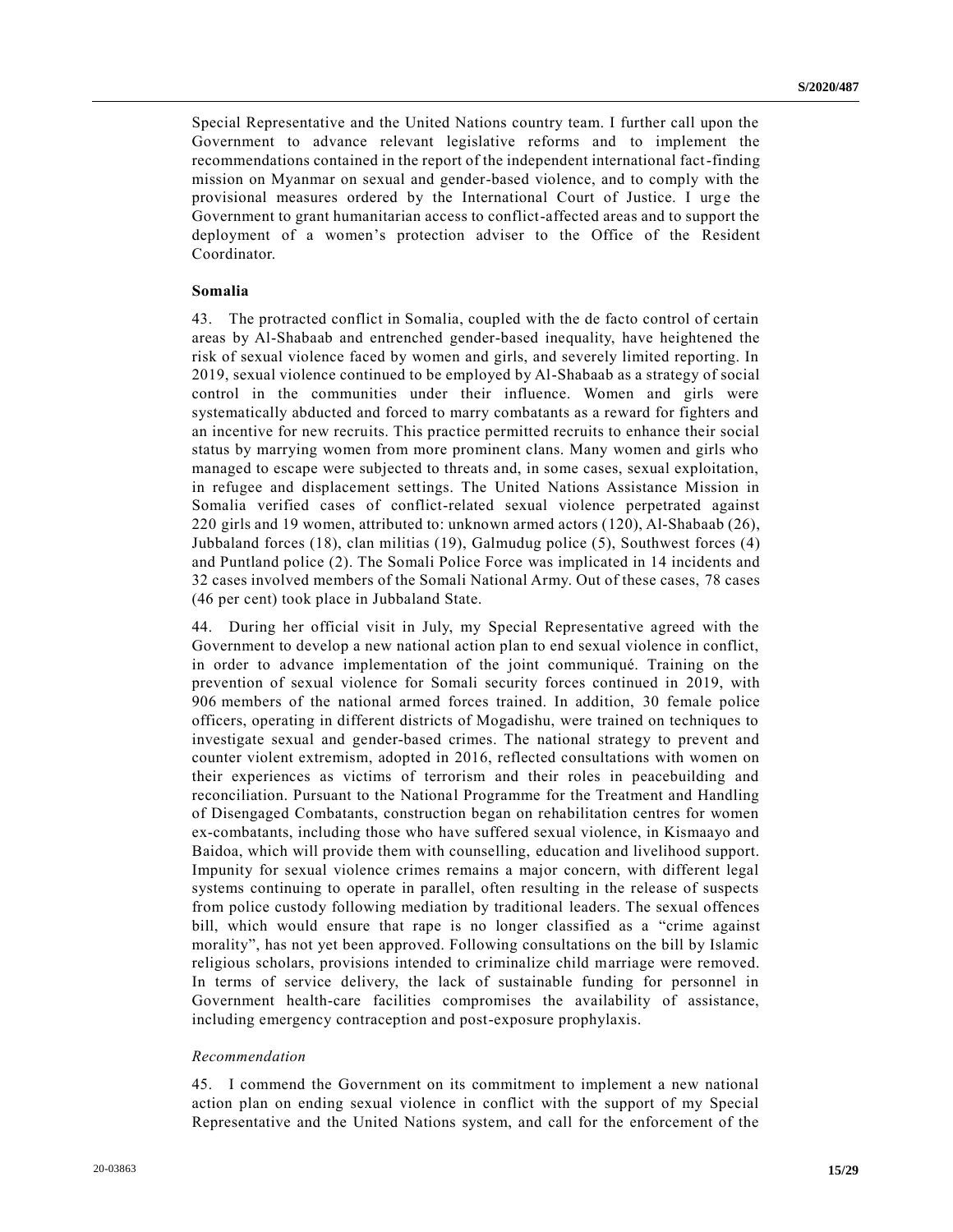zero-tolerance policy on sexual violence by the national security forces. I reiterate my calls for the Government to adopt and enact the sexual offences bill, ensuring that any amendments thereto are in line with international standards.

#### **South Sudan**

46. South Sudan has endured protracted conflict and instability, during which crimes of conflict-related sexual violence have reached appalling levels of brutality, often committed with marked political and ethnic undertones. Despite explicit provisions in the Agreement on Cessation of Hostilities between the Government of the Republic of South Sudan and the Sudan People's Liberation Movement/Army (in Opposition) and the Revitalized Agreement on the Resolution of the Conflict in the Republic of South Sudan prohibiting sexual violence, its use as a tactic of war remained of serious concern in 2019. The United Nations Mission in South Sudan (UNMISS) documented 224 cases of conflict-related sexual violence affecting 133 women, 66 girls, 19 men and 6 boys. Prior incidents, which had taken place between 2014 and 2018, affecting 55 women and 26 girls, were also verified during the period under review. Delays in reporting and persistent underreporting are linked with fear and stigma, limited humanitarian access and the occurrence of sexual violence in remote areas. The year under review saw a decrease in reported cases compared with 2018, which can be attributed to a reduction in armed clashes resulting from the implementation of the permanent ceasefire and the Revitalized Agreement. However, the proximity of cantonment sites to civilian population centres continues to create a significant risk of sexual violence.

47. The majority of incidents of sexual violence were recorded in Central Equatoria, where fighting between Government forces and armed opposition groups that remain non-signatories to the peace agreement intensified. Rape, sexual slavery and sexual torture were used for the purposes of intimidation and punishment, based on perceived political affiliation. Moreover, sexual violence was employed as an ethnically based strategy, aimed at transforming the demographics of the region. Other areas such as Unity (16 incidents), Upper Nile (16 incidents), Western Bahr el-Ghazal (11 incidents), and Western Equatoria (8 incidents) were affected by active hostilities, arising either from internal strife generated by opposition groups or clashes between local militias characterized by a large presence of armed youth. The South Sudan People 's Defence Forces were implicated in 37 per cent of the cases. Cases were also attributed to members of the South Sudan National Police Service and the National Security Services. Major General Ochan Puot's forces allied to the South Sudan People's Defence Forces were implicated in 12 per cent of cases. The pro-Riek Machar Sudan People's Liberation Army in Opposition (SPLA-IO/RM) was responsible for 15 per cent of incidents. Other actors such as the National Salvation Front (NAS), community-based militias and unidentified armed men accounted for the balance of reported incidents. The Panel of Experts on South Sudan of the Security Council Committee established pursuant to resolution [2206 \(2015\)](https://undocs.org/en/S/RES/2206(2015)) also reported on the use of sexual violence by state security forces against alleged supporters of NAS and civilians. Patterns of attacks against women while travelling to or from urban centres, or during home invasions, persisted in 2019. The violence did not spare pregnant women, or children as young as 3 years of age. In some cases, civilians were killed after being sexually assaulted. In August, four men in Upper Nile were beheaded after suffering mutilation of their sexual organs. Sexual violence against men was also carried out as a form of torture in detention and remains underreported as a result of entrenched sociocultural norms. Although the definition of rape enshrined in the Penal Code Act (2008) is gender-neutral, male survivors fear being classified as homosexuals and liable to prosecution under section 248 of the Code, which criminalizes "carnal intercourse against the order of nature".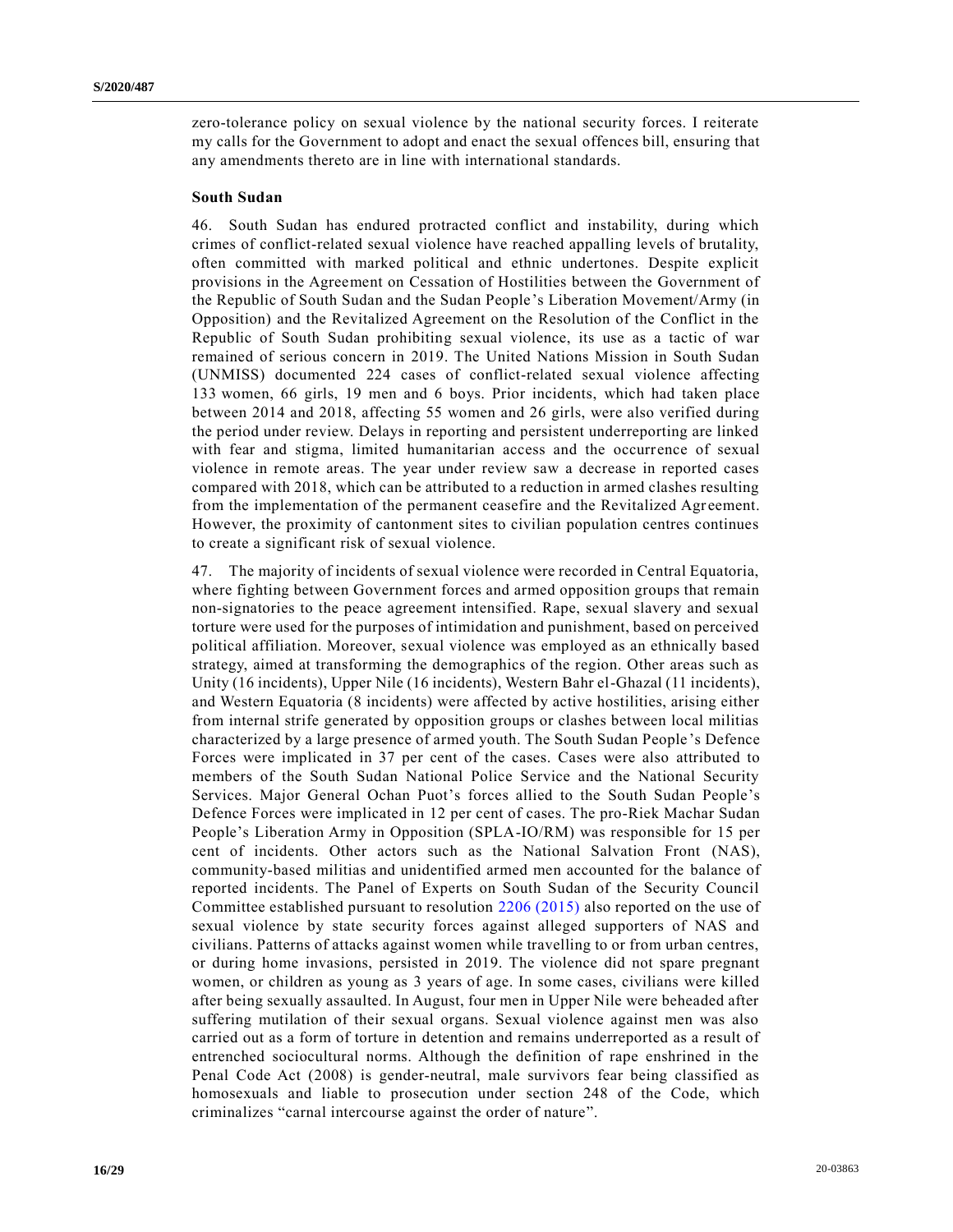48. Humanitarian actors continue to experience attacks by armed groups. During the reporting period, the compound of a humanitarian organization was attacked in Upper Nile, and two staff members were sexually assaulted, resulting in the suspension of the organization's projects. Perpetrators continue to exploit the prevailing climate of insecurity, limited state authority, and widespread impunity. Weak rule of law, militarization and permissive command and control structures contribute to the normalization of extreme violence, including sexual violence. Stigma and shame impede access to the limited services available for survivors, resulting in many untreated sexually transmitted infections, including HIV. In response, campaigns have been implemented to raise awareness of sexual violence and to promote HIV testing and treatment. With United Nations support, nine one stop centres are currently operating in eight locations across the country, facilitating the delivery of holistic services. Their coverage outside of urban areas, however, remains limited. Initiatives focused on long-term resilience and income generation for women are scarce. With the aim of shifting harmful social norms that drive and perpetuate sexual and gender-based violence, the South Sudan Council of Churches issued a statement, signed by influential religious leaders, denouncing the stigma associated with sexual violence and promoting social reintegration and cohesion.

49. Notwithstanding the persistent challenges, progress was also observed in 2019. The implementation of the action plans adopted pursuant to both the 2014 joint communiqué, signed by President Kiir and the United Nations, and the unilateral communiqué, signed by Riek Machar, leader of SPLA-IO/RM, continued to advance. With UNMISS support, over 700 officers of the South Sudan People's Defence Forces and 150 SPLA-IO/RM officers were trained on relevant legal frameworks prohibiting the use of sexual violence, as well as on the principle of command responsibility. SPLA-IO/RM issued four command orders, one of which instructed commanders in Western and Central Equatoria to form committees to investigate alleged cases of sexual violence. The National Salvation Front, a non-signatory group to the peace agreement, issued two similar orders. In November, the South Sudan National Police Service also launched an action plan. In follow-up to the 2018 report by the Office of the United Nations High Commissioner for Human Rights (OHCHR) documenting abductions of women and children in Western Equatoria, my Special Representative met with Riek Machar in Addis Ababa in July to advocate the immediate release of all women and children held against their will on military bases of SPLA-IO/RM. On 29 July and 26 December, Riek Machar issued command orders calling for the release of these women and girls. In order to facilitate the full implementation of those orders, UNMISS and the United Nations country team continued to engage with local commanders so as to encourage the release and referral of abducted women and children to medical and psychosocial support structures. Political advocacy is ongoing to secure the release of all women and children held against their will.

50. Criminal accountability for crimes of conflict-related sexual violence remains extremely limited. During the reporting period, a civilian court sentenced six pro-Taban Deng Sudan People's Liberation Army in Opposition elements and one member of the South Sudan People's Defence Forces for the rape of four women, with prison terms ranging between two and six years and the obligation to make payments in compensation to victims. Two of the perpetrators subsequently escaped detention. The investigation of the national committee established by Republican Order 25/2018 into the widespread sexual violence committed in Bentiu in 2018, was finalized in February 2019, but has not been made public. The Government presented some key findings from this investigation to the Human Rights Council, acknowledging only 16 incidents of rape, which were characterized as "isolated acts of random criminality". The weakness of the formal justice system has increased reliance on customary and traditional mechanisms to adjudicate cases of sexual violence. In two such cases, reportedly perpetrated by SPLA-IO/RM elements against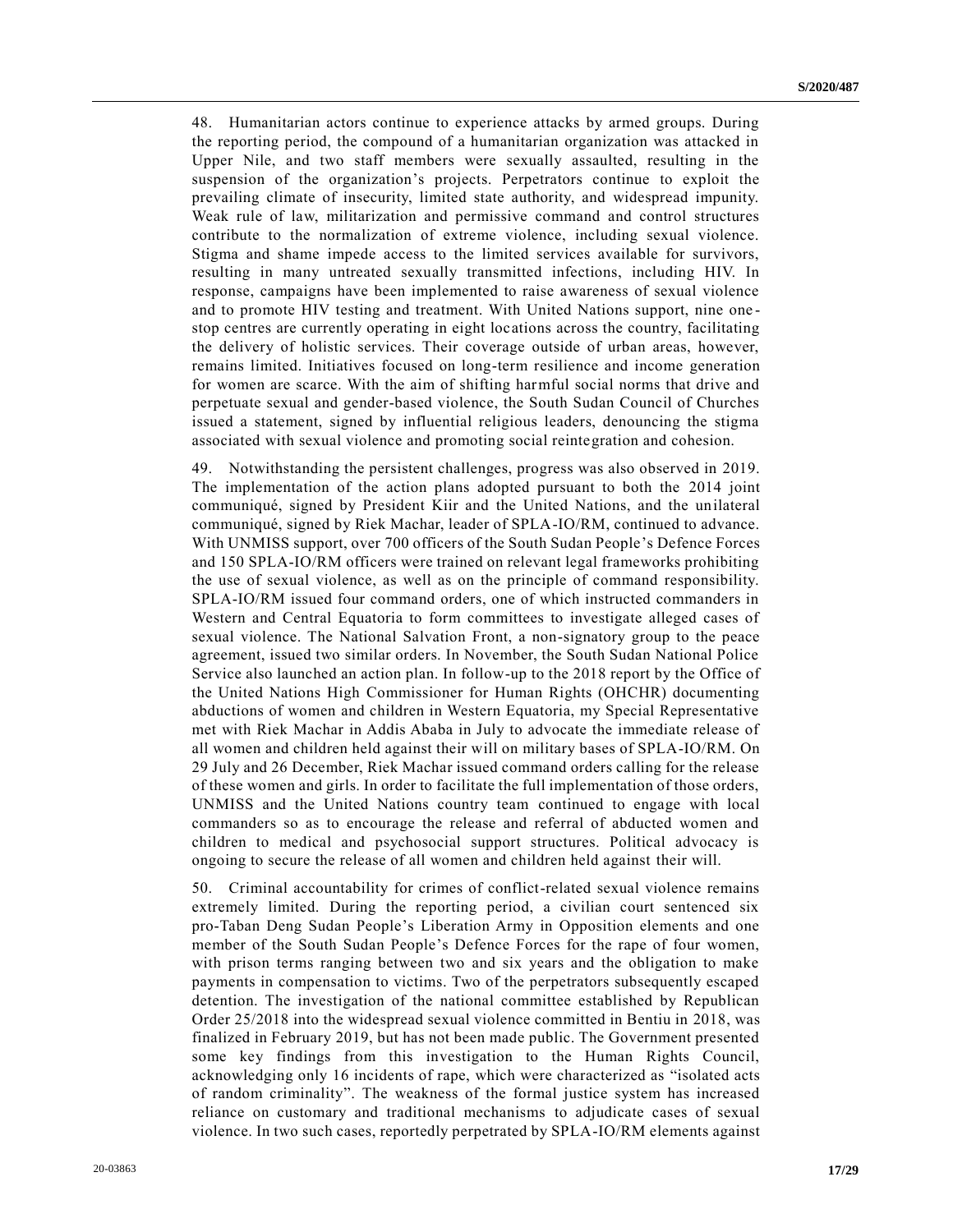minors, a customary court in Western Bahr el-Ghazal sentenced perpetrators to pay compensation to the survivors' families, in amounts ranging from 20,000 to 30,000 South Sudanese pounds (\$153 to \$230) and a fine of 3,000 South Sudanese pounds (\$23), in lieu of a three-month term of imprisonment. The creation of a specialized court to prosecute crimes of sexual and gender-based violence remains pending. The United Nations continues to support the authorities in convening mobile courts for prosecuting serious crimes in various parts of the country.

#### *Recommendation*

51. I welcome the establishment of a Revitalized Transitional Government of National Unity and urge all parties to fully comply with the provisions prohibiting the use of sexual violence contained in the Agreement on Cessation of Hostilities and the Revitalized Agreement on the Resolution of the Conflict. I encourage the Government to accelerate implementation of the action plans for the South Sudan People 's Defence Forces and the South Sudan National Police Service, to establish a specialized court to prosecute sexual and gender-based crimes, and to provide services, reparations and redress to survivors. I call for the immediate safe release of all women and children abducted during the course of hostilities.

### **The Sudan**

52. Following the fall of the President, Omer Al-Bashir, on 11 April 2019, and the subsequent formation of a transitional Government in August, there has been a reduction in the intensity and frequency of clashes between Government forces and the Sudan Liberation Army-Abdul Wahid (SLA-AW), as well as other factions operating in the greater Jebel Marra area. However, localized attacks against internally displaced persons and other vulnerable communities continued to expose civilians, particularly women and girls, to conflict-related sexual violence. During the reporting period, the African Union-United Nations Hybrid Operation in Darfur (UNAMID) documented 191 cases of sexual violence, affecting 135 women, 54 girls and 2 boys. Rape and attempted rape constituted 80 per cent of these cases. Incidents were attributed to armed nomads, members of SLA-AW and militia groups. Government security forces, including the Sudanese Armed Forces, elements of the Rapid Support Forces and the Sudan Police Force, were also implicated. A spike in rape and other forms of sexual violence against girls was identified in the second half of the year in the context of armed clashes between SLA-AW factions in the Jebel Marra area, aimed at gaining control of territory in the south-east. According to the Humanitarian Aid Commission in Central Darfur, an estimated 125 women were allegedly raped between May and June, following fighting among SLA-AW splinter factions in various villages of northern Jebel Marra. Survivors described the perpetrators as former SLA-AW combatants now affiliated with the Rapid Support Forces. UNAMID noted a peak in cases, allegedly perpetrated by armed nomads during the rainy season, to intimidate farming communities and impede critical livelihood activities. In July, a group of armed men launched a series of attacks against several groups of women working in farming areas of Arwala, Nang Kosi, Zari, Taringa and Boronga villages. In one such incident, an adolescent girl was reportedly raped.

53. Women and women-led organizations played a vital role in the peaceful demonstrations that began in December 2018. However, a number were also subjected to sexual assault as a form of political violence. In June, Sudan's security forces, including presumed members of the Rapid Support Forces, were identified as resorting to excessive force to disperse protesters, including the use of sexual violence. A total of 61 casualties were acknowledged by the authorities. In response, the Prime Minister announced the creation of a National Investigation Committee in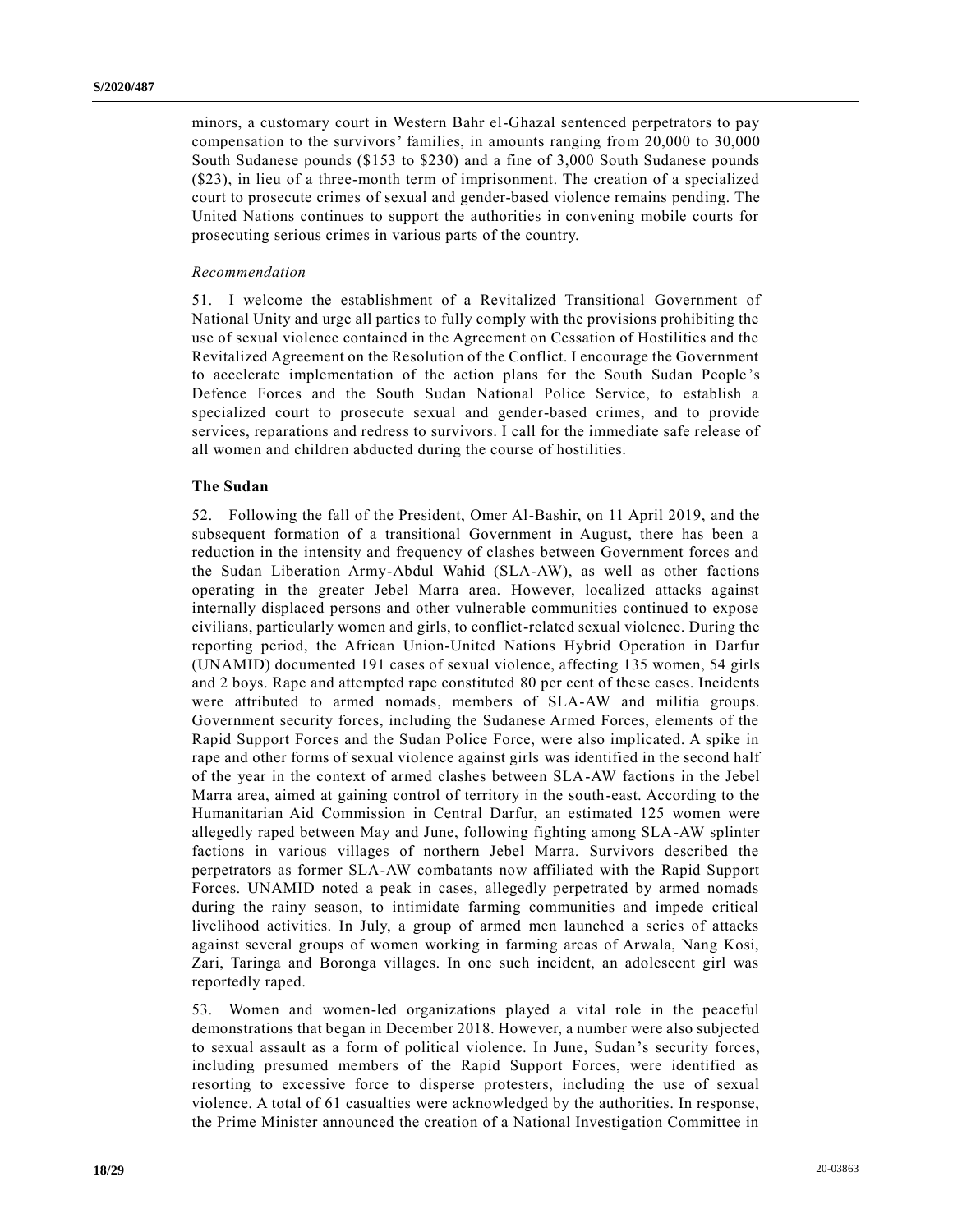accordance with the Constitutional Document to investigate. Several rape allegations were transmitted to the Independent Expert on the situation of human rights in the Sudan. The Government's Unit for Combating Violence against Women and Children coordinated the provision of multisectoral services for survivors, with support from the United Nations.

54. In the second half of 2019, UNAMID implemented community outreach activities in the greater Jebel Marra area, aimed at raising awareness among sexual violence survivors of the support services available. The United Nations supported extensive training for Sudanese civilian, military and police counterparts, to build their capacity to respond to sexual violence. In addition, 120 judicial officers were trained on enhancing accountability and access to justice for survivors of conflictrelated sexual violence. The United Nations Population Fund supported the establishment of 40 gender desks in police stations in four Darfur states, and supported training for 112 police personnel, prosecutors and social workers on the application of human rights standards in the investigation and prosecution of sexual and gender-based violence. Access to specialized medical care in several areas, including to post-exposure prophylaxis, remains limited for survivors of sexual violence, often resulting in HIV infections or unwanted pregnancies. The 2015 amendment to the Criminal Act, distinguishing rape from adultery, has not yet been widely disseminated among the police in remote locations, where sexual violence has been prevalent. Moreover, the absence of a comprehensive witness protection and reparations law, inadequate legal aid and the limited presence of rule of law institutions in remote locations continue to discourage survivors from seeking justice.

#### *Recommendation*

55. I commend the Government on the adoption of a framework of cooperation to address conflict-related sexual violence with my Special Representative on behalf of the United Nations. I encourage the authorities to ensure accountability for crimes of sexual violence and to develop laws on reparations for survivors and protection for victims and witnesses.

### **Syrian Arab Republic**

56. After nine years of armed conflict in the Syrian Arab Republic, ongoing hostilities continue to inflict disproportionate and devastating suffering on civilians. Incidents of conflict-related sexual violence continue to be reported, although the prevailing security situation and generalized context of structural gender-based inequality prevent the collection of comprehensive data. Available information indicates that rape and sexual exploitation are prevalent in internally displaced person and refugee camp settings and conflict-affected areas, and that fear and threats of sexual violence, including in the context of abduction or detention, has been a major factor in inducing displacement and driving families to flee their homes.

57. Humanitarian partners have signalled the use of negative coping mechanisms, such as the early marriage of girls in the name of physical and financial security and/or to overcome the stigma affecting actual or perceived victims of sexual violence. Threats of sexual violence have been documented as a recurrent pattern, circumscribing the mobility of women and girls. The Independent International Commission of Inquiry on the Syrian Arab Republic reports that civilians have been subjected to various forms of sexual violence in government detention facilities, at checkpoints and in areas under the control of armed groups throughout the conflict (see [A/HRC/43/CRP.6\)](https://undocs.org/en/A/HRC/43/CRP.6). This includes the rape of women and girls to extract information from them or to compel family members to surrender, as well as the systematic sexual torture of men and boys. Moreover, as fighting between the Syrian Democratic Forces and ISIL escalated in the north-east, larger numbers of survivors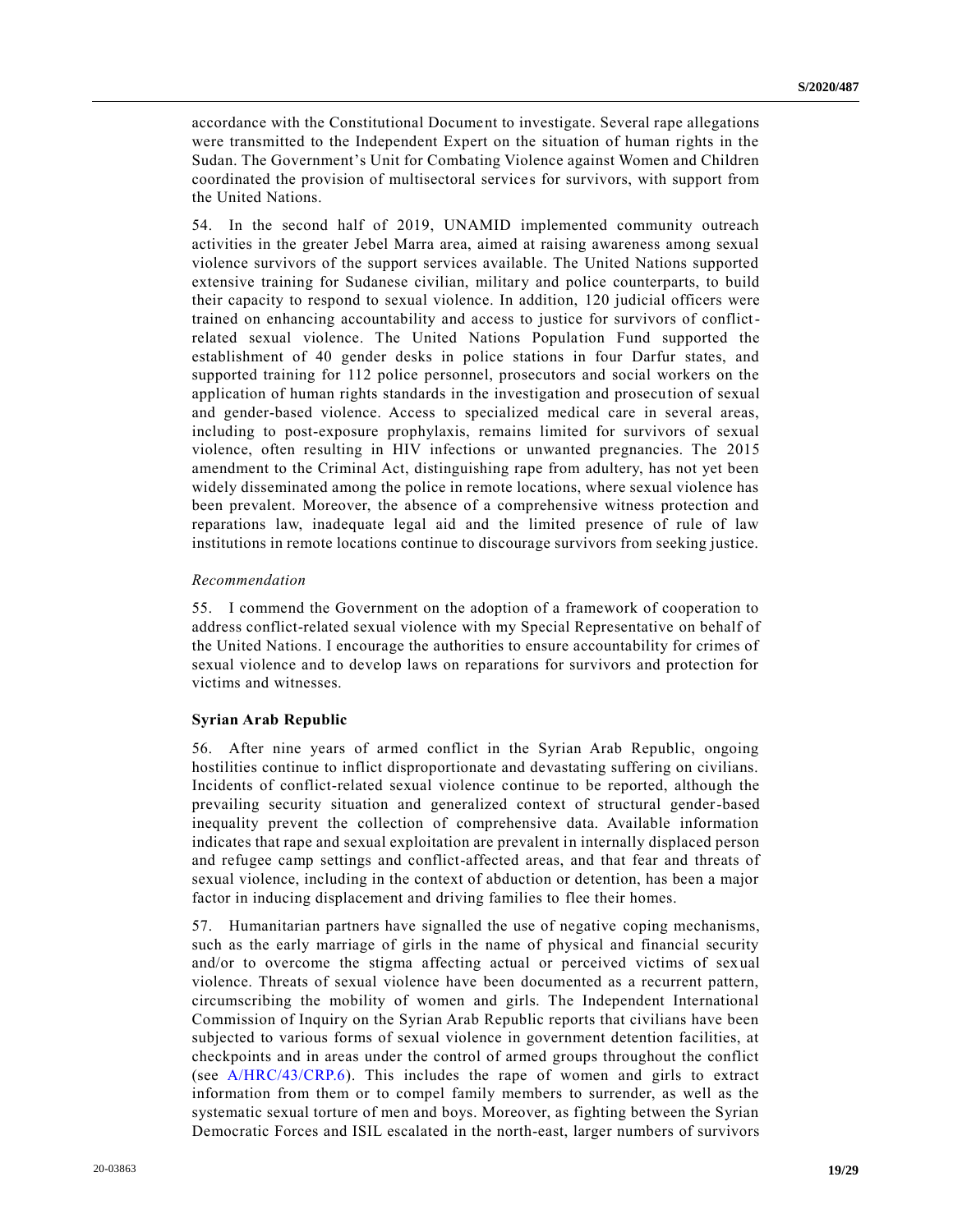of sexual slavery reached the camp for internally displaced persons in Hawl, with 125 survivors having been identified to date. It was verified that 39 children born as a result of sexual slavery were subsequently left in orphanages by their mothers. A Yazidi woman who refused to abandon her children has remained in the camp, as she is therefore precluded from rejoining her community. Indeed, the lack of community acceptance of children born of rape is a factor inhibiting return.

58. The United Nations has supported capacity-building for local service providers on the clinical management of rape. Gender-based violence specialists note the limited availability of services in many locations, critical funding gaps, access challenges and a lack of respect for safety and confidentiality principles in certain health facilities. Justice remains elusive, with not a single perpetrator having been prosecuted for sexual violence offences. Recently, however, the German federal public prosecutor indicted and arrested a former Syrian official, Anwar R., affiliated with the Syrian General Intelligence Service's Division 251, for more than 4,000 counts of torture as a crime against humanity, including rape and aggravated sexual assault.

#### *Recommendation*

59. I urge all parties to the conflict, including the Government of the Syrian Arab Republic, to immediately cease the perpetration of sexual violence and to ensure that victims of sexual violence committed by terrorist groups designated as such by the United Nations are treated as victims of terrorism and entitled to holistic support, including reparations and redress. I further call upon the parties to provide full cooperation in identifying missing, abducted and arbitrarily detained women and girls, and facilitating their safe return to their families. I recall that any decision regarding children should be guided by the principles of the best interests of the child and family reunification. I commend the countries hosting Syrian refugees and encourage them to enhance protection measures for persons affected by, or at risk of, sexual violence and/or exploitation.

#### **Yemen**

60. Since the onset of the conflict five years ago, Yemen has faced the world's largest humanitarian crisis, with 24.1 million people in need of assistance and 14.4 million in need of protection. In addition, 3.65 million people have been displaced, with 46,660 households newly displaced in 2019. The humanitarian crisis and widespread violence have exacerbated pre-existing gender-based discrimination, leading to increased risks of sexual violence and more frequent recourse to negative coping mechanisms. For instance, in camps for internally displaced persons, desperate parents have viewed child marriage as a way to protect girls from sexual harassment and abuse. Thirty-three child marriages were reported in Sana'a, Aden, Ibb and Dali' Governorates in 2019. Efforts are being made to strengthen referral pathways for service delivery in these areas, though humanitarian actors continue to face severe access restrictions, particularly in areas controlled by the Houthis (who are also known as Ansar Allah) linked with collapsed rule of law and the proliferation of armed militias.

61. In 2019, women and children faced a high risk of sexual violence, particularly in displacement settings and areas controlled by parties to the conflict. The Panel of Experts on Yemen established pursuant to resolution [2140 \(2014\),](https://undocs.org/en/S/RES/2140(2014)) documented that women political leaders and activists have been systematically targeted by the Houthis since 2017. For instance, the arrest, detention and ill-treatment of 11 women, 3 of whom were repeatedly raped in custody, was documented. Female Houthi guards, identified as *zainabiyath*, were also implicated in abetting the rape of women, including during interrogations [\(S/2020/70\)](https://undocs.org/en/S/2020/70). The Security Council adopted resolution [2511 \(2020\),](https://undocs.org/en/S/RES/2511(2020)) in which it, inter alia, condemned the use of conflict-related sexual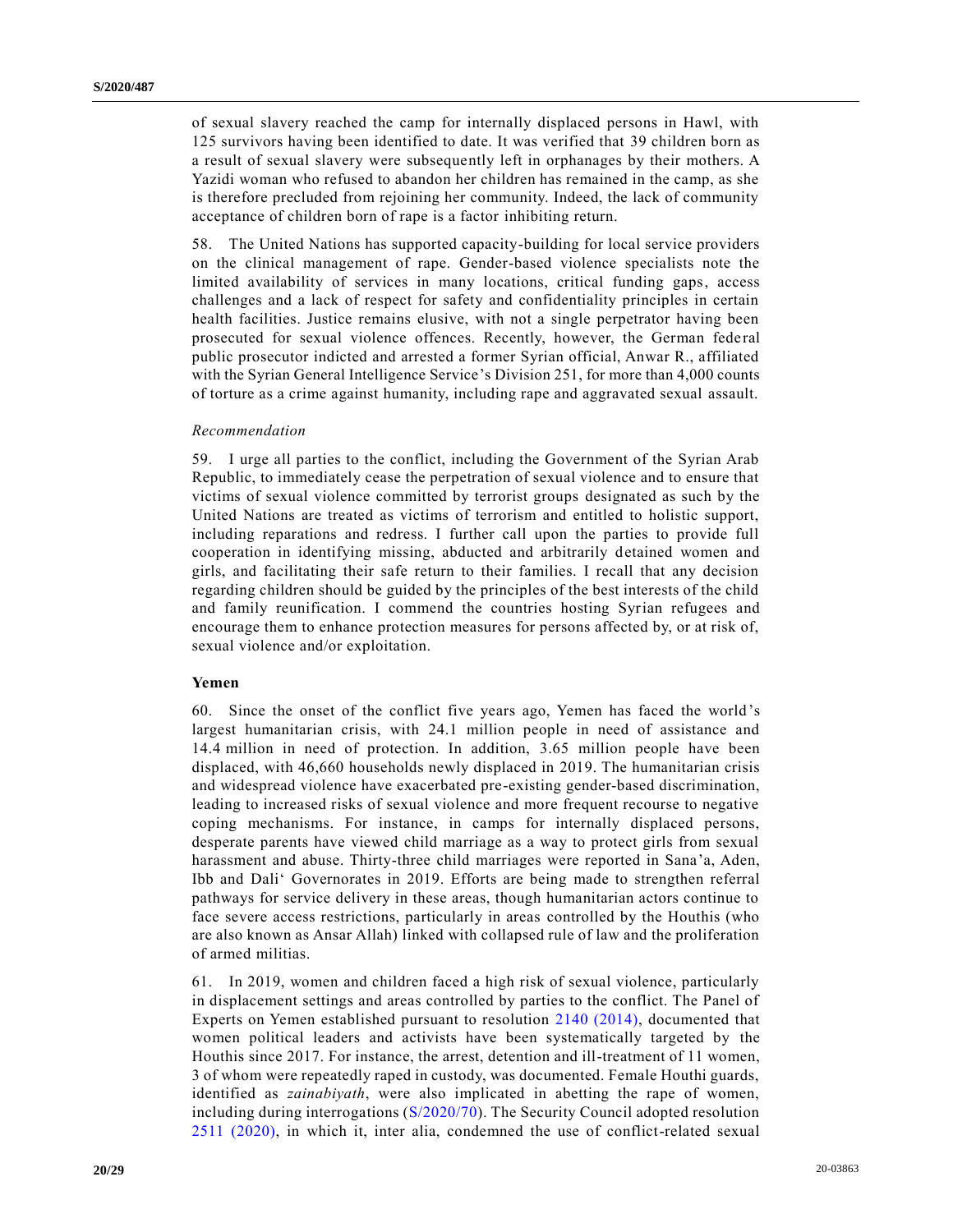violence in Houthi-controlled areas. The United Nations further documented six cases of conflict-related sexual violence against three women, one girl and two boys. In one of the incidents, the two boys were raped by unidentified armed men in Ta 'izz Governorate. Two other incidents took place in Aden, allegedly committed by Southern Transitional Council troops. Sudanese soldiers stationed in Hudaydah Governorate were responsible for one attempted rape in April and one verified case of rape in September. The Group of Eminent International and Regional Experts (Group of Eminent Experts on Yemen) documented 37 cases of sexual violence that occurred between 2016 and 2019, by members of the Security Belt Forces. Yemeni armed forces were also implicated (see [A/HRC/42/17\)](https://undocs.org/en/A/HRC/42/17). Moreover, the Group of Eminent Experts reported on sexual violence in detention centres, including secret prisons, in Houthi-controlled areas. In one case, a boy detained in the Political Security Organization detention centre, was subjected to sexual assault, namely beatings on his genitals, forced nudity and threats of rape. The Group of Eminent Experts concluded that there are "reasonable grounds to believe that all parties to the conflict committed gender-based violence, including sexual violence".

#### *Recommendation*

62. I urge all parties to commit to preventing and addressing conflict-related sexual violence, and to facilitating safe access for humanitarian service providers to deliver assistance to survivors of sexual and gender-based violence, and those at risk.

## **IV. Addressing crimes of sexual violence in post-conflict settings**

63. In Bosnia and Herzegovina, events such as the upcoming twenty-fifth anniversaries of the Srebrenica massacre and the Dayton Peace Agreement, which aim to honour the memory of the victims, can risk triggering retraumatization and pain among survivors of conflict-related sexual violence who have struggled to achieve recognition as legitimate victims of the war, and still often lack social support systems. In addition, the climate of political polarization, in which the pain of survivors is sometimes manipulated to fuel collective grievances, as well as continuing economic hardship and social rejection, have fostered transge nerational trauma, which is particularly evident in cases of children born of wartime rape. In response, the authorities have taken steps to improve the quality and expand the availability of medical, psychosocial, legal and financial assistance for survivors. Furthermore, the Federal Ministry of Labour and Social Policy has expedited the implementation of the Special Category of Civilian Victims of War status, in order to encourage the registration of victims of wartime sexual violence who have not come forward to date. There have also been institutional efforts to foster a survivor-centred approach in service delivery and to uphold ethical best practice standards. The United Nations has forged strategic partnerships with faith-based organizations and grassroots youth groups to promote transformative narratives around conflict-related sexual violence. This is part of a concerted effort to tackle harmful social norms related to shame and victim-blame, as well as the persistent threats faced by victims and witnesses who have testified in war crimes trials, as part of a broader public dialogue on the preservation of peace.

64. The political situation in Côte d'Ivoire has stabilized in recent years, with an attendant de-escalation in violence. The drawdown of the United Nations Operation in Côte d'Ivoire (UNOCI) in 2017, and the delisting of the Forces armées de Côte d'Ivoire from the annex to the annual report on conflict-related sexual violence, also in 2017 (see [S/2017/249\)](https://undocs.org/en/S/2017/249), are important signs of progress in the consolidation of peace. The monitoring and reporting of conflict-related sexual violence continues to be carried out by a national committee consisting of members of the security forces,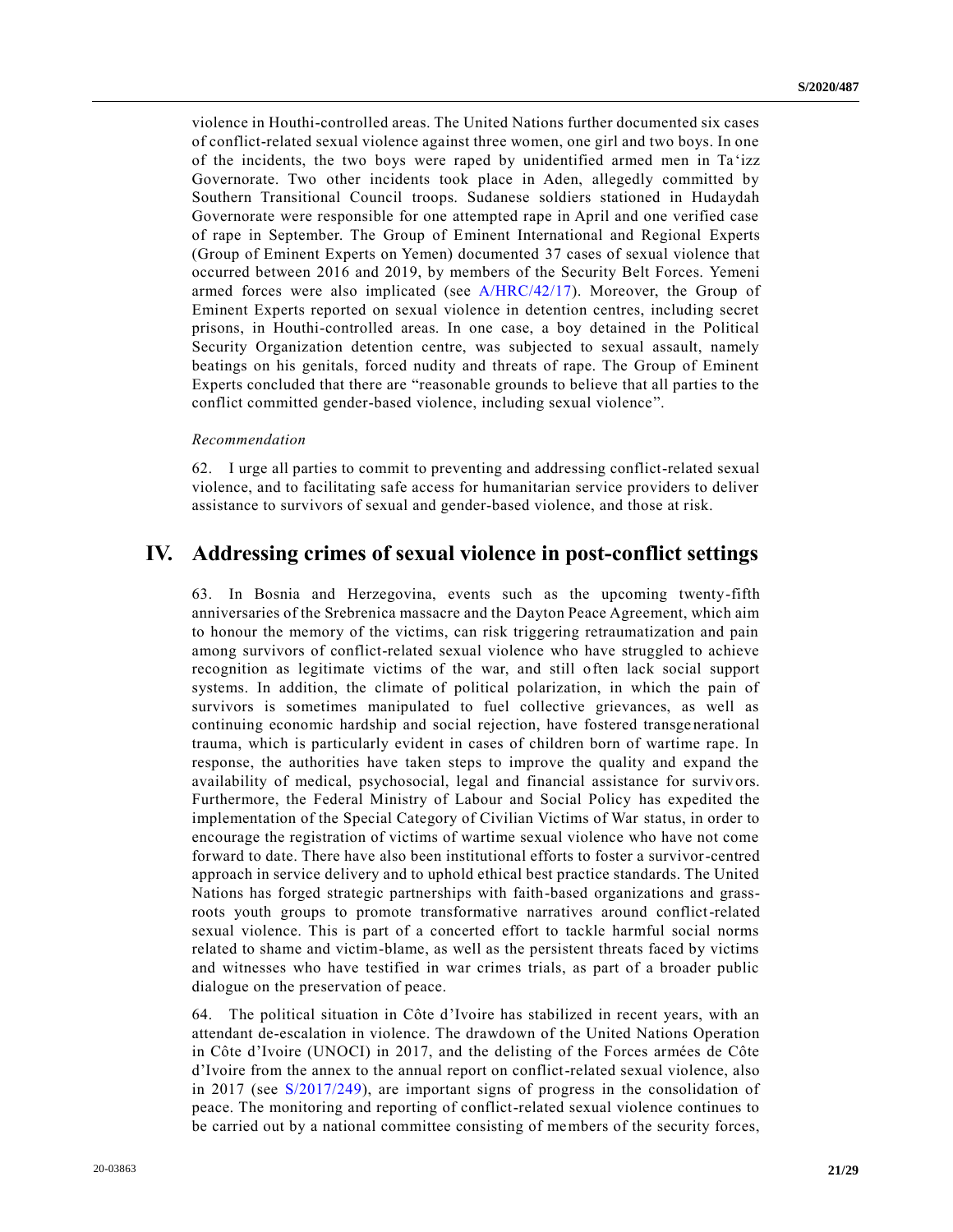the national human rights commission and civil society organizations, with support from the United Nations. In the lead-up to the 2020 presidential elections, this committee is taking measures to prevent renewed patterns of political violence, including sexual violence, by putting in place early warning mechanisms. Training and capacity-building to help the security forces deter and detect sexual violence has taken place, specialized gender desks have been established within the national police, and justice sector officials have been trained on relevant legal frameworks prohibiting sexual violence. Despite the publication of a presidential ordinance in 2018, granting amnesty to individuals prosecuted or sentenced for offences re lating to the 2010–2011 post-electoral crisis, institutional counterparts affirm that perpetrators of crimes of international concern will not benefit from immunity. Although the Government has provided general compensation to many victims of the post-electoral violence, no cases of sexual violence committed in this context have progressed to trial and none of the survivors have received reparations.

65. In Nepal, survivors of conflict-related sexual violence continue to face obstacles in accessing services, justice and reparations, almost 14 years after the signing of the Comprehensive Peace Agreement (2006). Fears of social stigma and the absence of criminal accountability for serious crimes, including sexual violence, deter survivors from coming forward to seek redress. The national transitional justice mechanisms, namely the Truth and Reconciliation Commission and the Commission of Investigation on Enforced Disappeared Persons, established in 2014, have yet to resolve a single case. Out of the 63,000 complaints registered, 308 relate to conflictrelated sexual violence committed during the conflict era by both government security forces and Maoist rebels. Advances in truth-telling initiatives and reparations, and efforts to identify the perpetrators of these crimes, have been limited. The Government is finalizing its second national action plan on the implementation of Security Council resolution [1325 \(2000\),](https://undocs.org/en/S/RES/1325(2000)) which incorporates the key priorities of survivors of conflict-related sexual violence, including the social reintegration challenges faced by women ex-combatants and children born of rape.

66. In Sri Lanka, the Government has made express commitments to address sexual violence, torture, abduction and intimidation, as part of the legacy of the conflict. It has established an Office on Missing Persons and an Office for Reparations, though the creation of a truth and reconciliation commission or judicial mechanism has been delayed. United Nations human rights mechanisms have urged the Government to ensure that reparations are made available to survivors of conflict-related sexual violence and that all perpetrators, including State actors, are held accountable and removed from the security apparatus.

#### *Recommendation*

67. I urge governments of countries undergoing post-conflict transitional justice processes to ensure that survivors of wartime sexual violence have full access to national relief, recovery and reparations programmes on a basis of equality before the law, and that concrete measures are taken to end the vicious cycle of violence and impunity for these crimes. I further call upon these governments to ensure genderresponsive security sector reform, the provision of comprehensive services for survivors and children born of rape, and to prioritize efforts to alleviate stigma, as part of measures to repair the social fabric torn by conflict.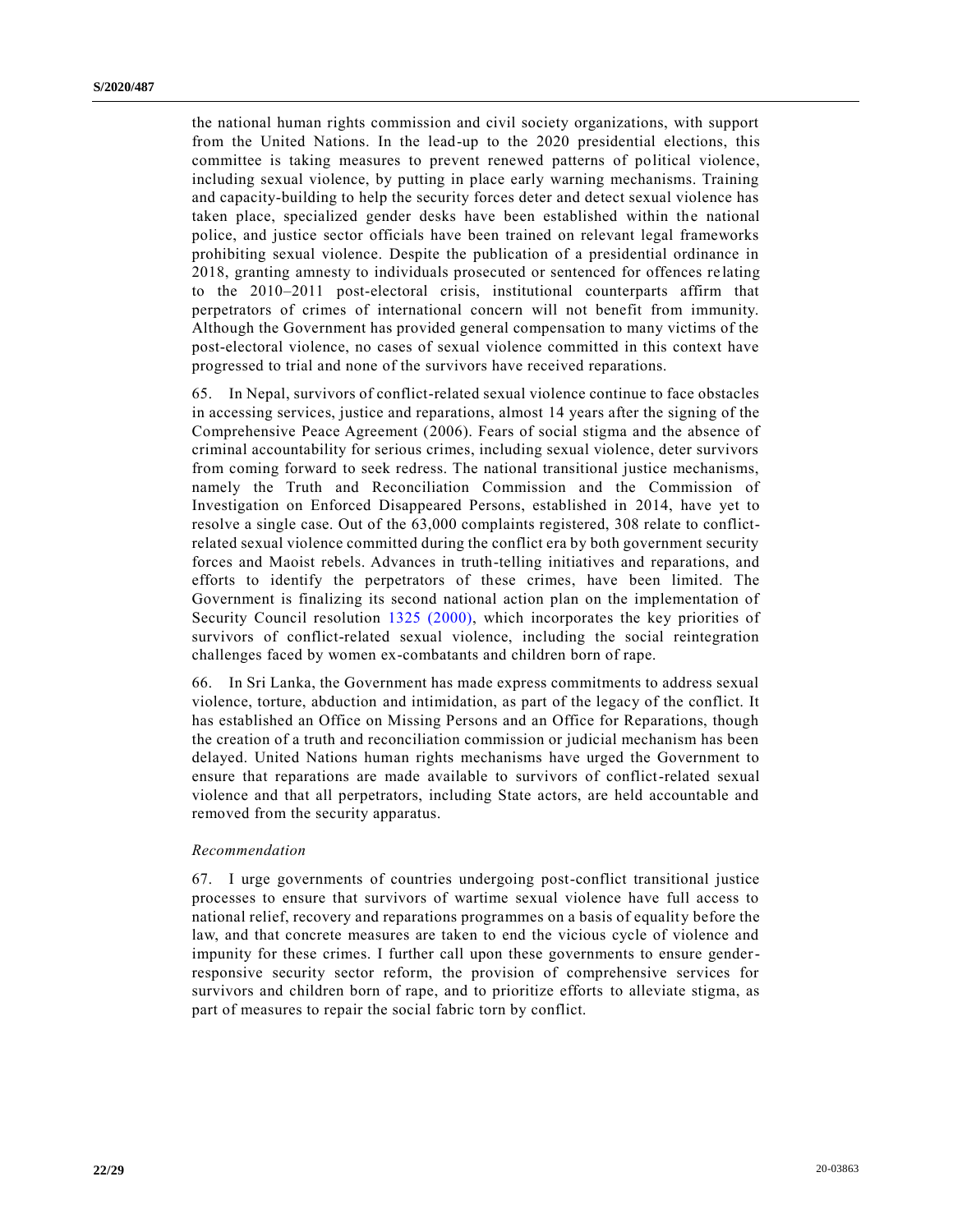# **V. Other situations of concern**

#### **Burundi**

68. The political and human rights crisis that began in 2015 remains unchanged, with heightened risks of sexual violence facing women and girls, including as a strategy of intimidation and punishment for their perceived political affiliation. The Commission of Inquiry on Burundi recalled, in its latest report, the political context in which crimes have been committed in recent years, including sexual violence [\(A/HRC/42/49\)](https://undocs.org/en/A/HRC/42/49). During the reporting period, a prominent opposition politician, Marie Claire Niyongere, was sexually assaulted and killed. Most of the cases of sexual violence were attributed to the security and intelligence forces and to members of the *Imbonerakure*, the youth wing of the ruling party. The *Imbonerakure* operate in both urban and rural areas, and in association with the national security forces, the National Intelligence Service and local authorities. Sexual violence has been committed in survivors' places of residence, in conjunction with beatings, abductions and the execution of family members. Women have also been raped in the course of their daily livelihood activities, as well as during attempts to flee the country, and in some cases upon their return. The Government has established four one-stop centres to provide comprehensive assistance to survivors of sexual and gender-based violence. Obstacles to human rights monitoring include the closure of independent local non-governmental organizations and media outlets not affiliated with the Government. The Government also requested the closure of the OHCHR country office, which took effect in February 2019. The Office of the United Nations High Commissioner for Refugees estimates that more than 367,000 Burundians have sought refuge in neighbouring countries, and the Office for the Coordination of Humanitarian Affairs reports that 1.77 million are in need of humanitarian assistance.

#### *Recommendation*

69. I urge the Government to adopt measures to ensure access to justice for survivors of sexual violence and to hold perpetrators accountable, including members of the security forces and *Imbonerakure*. I call upon the Government to cooperate with United Nations human rights mechanisms, in particular the Commission of Inquiry.

### **Nigeria**

70. Despite commendable progress, the Government continues to face challenges in countering the decade-long Boko Haram insurgency. The high number of security incidents attributed to two main factions of Boko Haram have continued since late 2018 in north-east Nigeria and parts of Cameroon, Chad and the Niger, resulting in many civilian and military casualties and a major humanitarian crisis. More than 9.5 million people across the affected regions require humanitarian assistance and protection, and an estimated 2.7 million have been forced to flee their homes. In this context, women and girls face a heightened risk of conflict-related sexual violence, including abduction, rape, sexual slavery and forced marriage. During the reporting period, the United Nations documented 826 allegations of conflict-related sexual violence, including rape and forced marriage. Sexual violence continues to be underreported owing to fears of stigma, gender-based inequality and social norms that silence the survivors in order to uphold family reputation. Of all the recorded incidents, 88 per cent were attributed to armed groups, including Boko Haram and the Civilian Joint Task Force. Security forces, such as the police and the Nigeria Security and Civil Defence Corps were implicated in the remaining 12 per cent of cases. It was also reported that 281 of the incidents occurred when Boko Haram abducted women and girls from their homes, marketplaces or public transportation.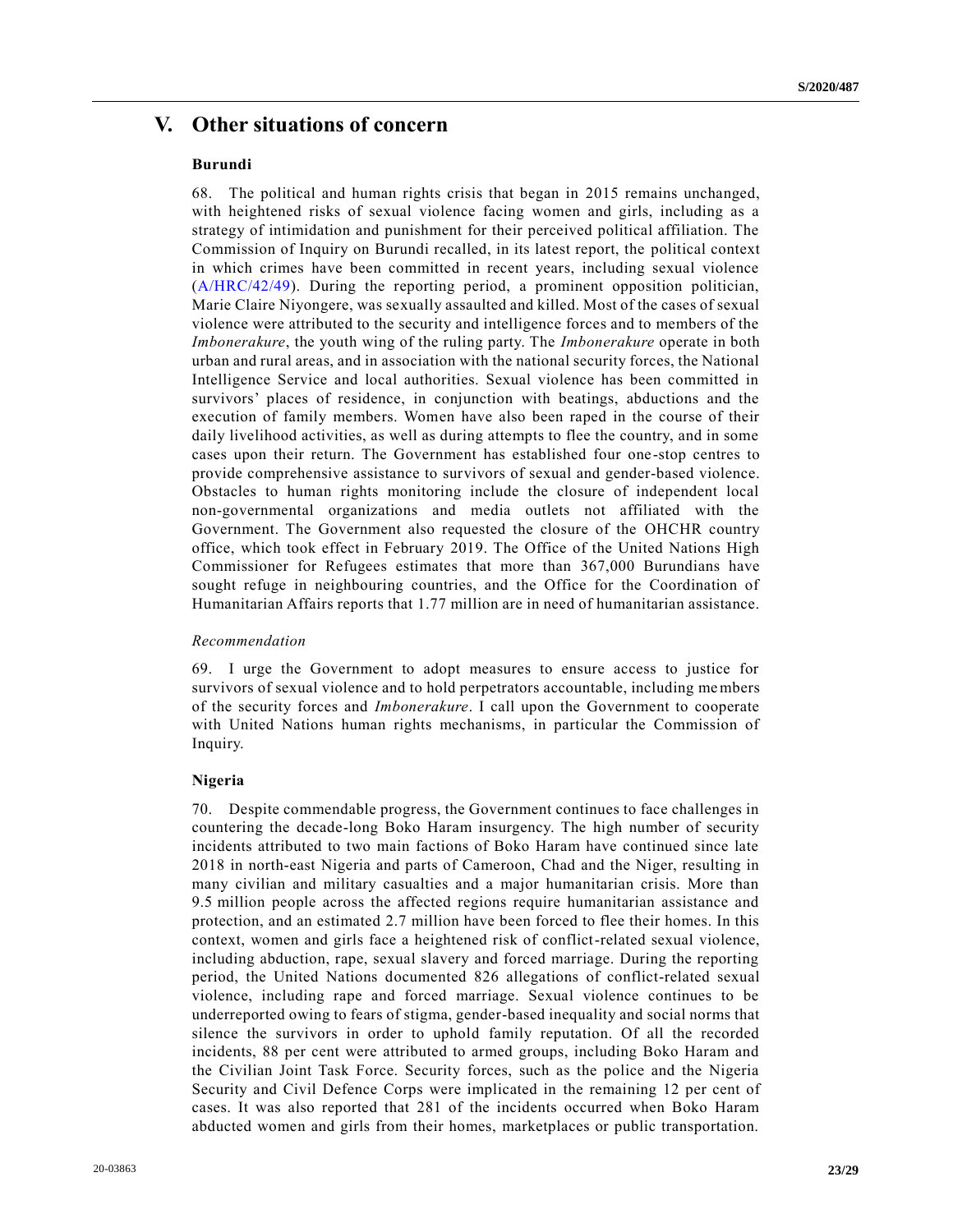Situations of rape, forced marriage, exposure to sexually transmitted infections and unwanted pregnancies were also recorded. Forced and child marriage are used as negative coping mechanisms to alleviate economic desperation and to deter armed groups from abducting unmarried girls. Given the limited economic opportuniti es and restricted humanitarian access in areas controlled by armed groups, many women and girls have suffered sexual exploitation.

71. A total of 477 women and girls formerly abducted by, or associated with, armed groups benefited from livelihood support, which facilitated their acceptance by family and community members in the context of reintegration processes. During the reporting period, 217 girls were separated from the Civilian Joint Task Force and supported to reintegrate into their communities. Two girls were also released from administrative custody by the military. Specialized training workshops for judges were conducted in partnership with the National Association of Women Judges of Nigeria and counter-terrorism investigators. Furthermore, the National Agency for the Prohibition of Trafficking in Persons is receiving capacity-building support to respond to sexual violence in the context of trafficking. The United Nations is implementing an initiative known as the "Heroines of peace" to champion women's rights and roles in building sustainable peace in north-east Nigeria. In 2019, a court martial instituted by the Nigerian Armed Forces convicted and sentenced one soldie r for the rape of a 14-year-old displaced girl, marking the first such conviction to date. The Terrorism Prevention Act (2011) does not explicitly criminalize sexual violence as an act of terrorism, and counter-terrorism investigators and prosecutors have failed to address sexual violence as an integral aspect of Boko Haram ideology and operations, thereby impeding access to justice for survivors.

### *Recommendation*

72. I urge the Government to ensure accountability for crimes of sexual violence and holistic services for survivors. I encourage the authorities to effectively include sexual violence offences into investigations and prosecutions of Boko Haram militants, and to support the socioeconomic reintegration of women and girls who have been held captive by this group.

# **VI. Gap assessment pursuant to Security Council resolution [2467 \(2019\)](https://undocs.org/en/S/RES/2467(2019))**

73. The Security Council, in its resolution [2467 \(2019\),](https://undocs.org/en/S/RES/2467(2019)) reiterated the grave concern expressed in its resolutions [1888 \(2009\),](https://undocs.org/en/S/RES/1888(2009)) [1960 \(2010\)](https://undocs.org/en/S/RES/1960(2010)) and [2106 \(2013\)](https://undocs.org/en/S/RES/2106(2013)) that "despite its repeated condemnation of violence, including sexual violence, against women and children in situations of armed conflict, and despite its calls addressed to all parties to armed conflict for the cessation of such acts with immediate effect, such acts continue to occur, often with impunity, and in some situations have become systematic and widespread, reaching appalling levels of brutality". In accordance with the Council's request in paragraph 5 of its resolution [2467 \(2019\),](https://undocs.org/en/S/RES/2467(2019)) this section assesses gaps in compliance and the monitoring and implementation of commitments by parties to conflict.

74. The level of compliance by all parties to conflict with the resolutions of the Security Council remains low, after a decade of concerted focus. The present report is the ninth since parties credibly suspected of committing or being responsible for patterns of rape or other forms of sexual violence in countries on the agenda of the Security Council were first listed pursuant to resolution [1960 \(2010\).](https://undocs.org/en/S/RES/1960(2010)) Since then, 65 parties (50 non-State actors and 15 State actors) have been listed across 11 countries.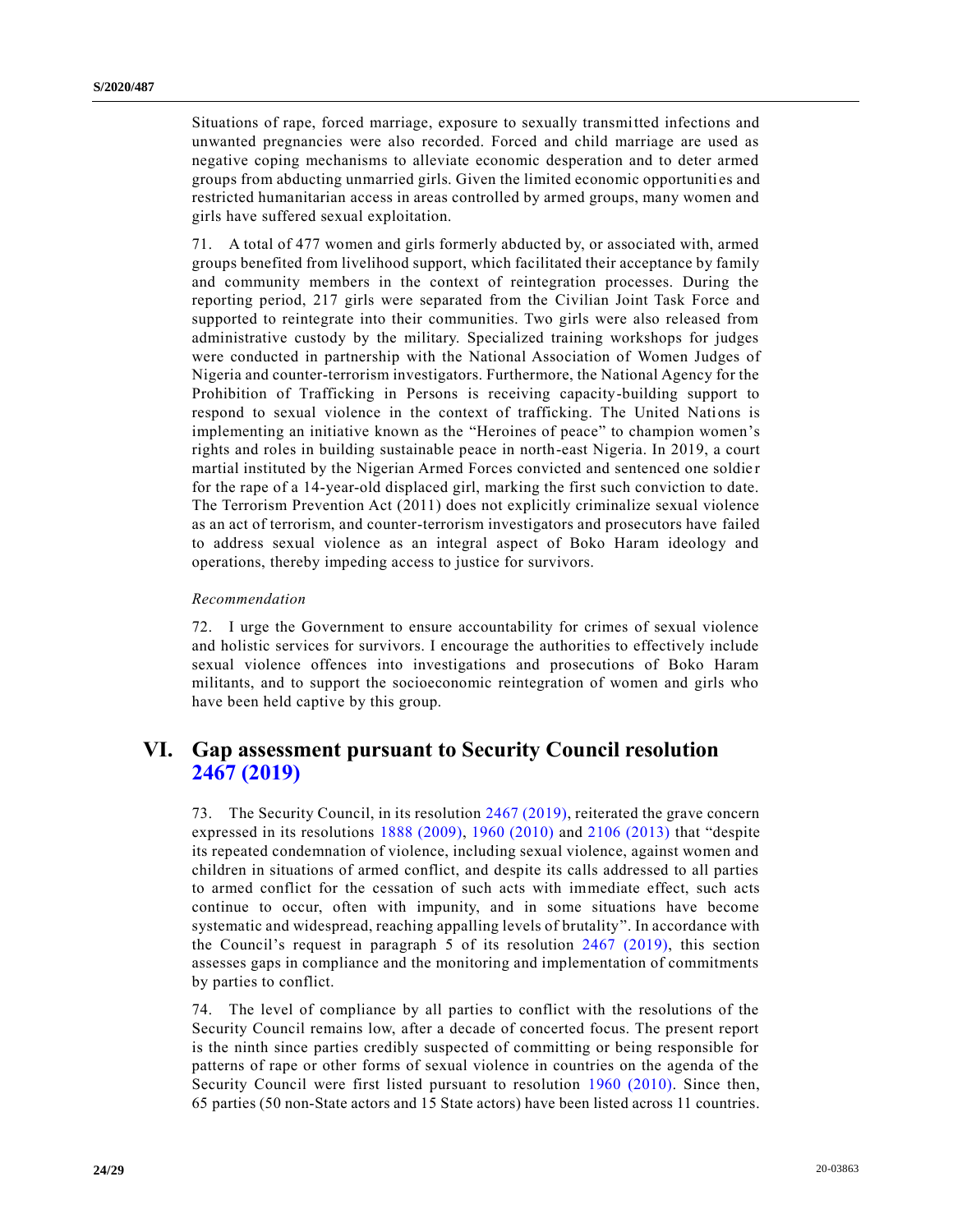75. Only one State actor, the Forces armées de Côte d'Ivoire, has been delisted, as specified in my report in 2017 [\(S/2017/249\)](https://undocs.org/en/S/2017/249), on the basis of the implementation of commitments and measures outlined in Security Council resolutions [1960 \(2010\)](https://undocs.org/en/S/RES/1960(2010)) and [2106 \(2013\).](https://undocs.org/en/S/RES/2106(2013)) Ten parties from Côte d'Ivoire, the Democratic Republic of the Congo and the Syrian Arab Republic were also removed from the list when they disbanded, ceased to exist, disintegrated or were absorbed by larger groups.

76. Consistent with the report of the Secretary-General [\(A/64/742-S/2010/181\)](https://undocs.org/en/A/64/742), a party can be delisted if the attributed systematic patterns of sexual violence have ceased according to information verified by the United Nations, and if measures specified in resolutions [1960 \(2010\)](https://undocs.org/en/S/RES/1960(2010)) (para. 5), [2106 \(2013\)](https://undocs.org/en/S/RES/2106(2013)) (paras. 1 and 10) and [2467](https://undocs.org/en/S/RES/2467(2019))  [\(2019\)](https://undocs.org/en/S/RES/2467(2019)) (paras. 1 and 2) have been implemented. Consideration for the purpose of delisting requires a clear commitment from a party to conflict, which, at a minimum, includes a formal undertaking of time-bound commitments that may take the form of a joint and/or unilateral communiqué or framework of cooperation, with implementation plans that specify activities, benchmarks and timelines. To date, seven governments whose national forces (military, police or intelligence services) are listed have assumed formal commitments to prevent and address conflict-related sexual violence and are at various stages of implementation. This number represents all the listed State parties, with the exception of the Syrian Arab Armed Forces and intelligence services, which have been listed for eight years and four years, respectively, and have not made any commitments or adopted concrete and credible measures on their own.

77. Eight non-State actors have issued unilateral communiqués specifically addressing sexual violence in accordance with Security Council resolutions, namely: pro-Riek Machar Sudan People's Liberation Army in Opposition and the National Salvation Front (NAS) in South Sudan; and in Mali the coalition Coordination des mouvements de l'Azawad (consisting of the Mouvement national pour la libération de l'Azawad, Haut Conseil pour l'unité de l'Azawad, and Mouvement arabe de l'Azawad, led by Sidi Mohamed), and the Platform coalition of armed groups (consisting of Coordination des mouvements et fronts patriotiques de résistance, Groupe d'autodéfense des Touaregs Imghad et leurs alliés, and Mouvement arabe de l'Azawad, led by Ould Moulaye).

78. Forty-two listed parties have not assumed any commitments, with 30 (71 per cent) having been listed for over five years. It is notable that 26 of these parties are non-State actors. In all relevant resolutions, the Security Council expresses its intention to consider the application of targeted sanctions against those who perpetrate and/or direct sexual violence in conflict. Since its first consideration of the thematic agenda item on sexual violence in conflict, the Council has adopted designation criteria, which include designation related to responsibility for acts of sexual violence, in eight sanctions regimes, namely pertaining to the Central African Republic, the Democratic Republic of the Congo, Libya, Mali, Somalia, South Sudan, the Sudan and Yemen. Furthermore, in the context of the Security Council Committee pursuant to resolutions [1267 \(1999\),](https://undocs.org/en/S/RES/1267(1999)) [1989 \(2011\)](https://undocs.org/en/S/RES/1989(2011)) and [2253 \(2015\)](https://undocs.org/en/S/RES/2253(2015)) concerning Islamic State in Iraq and the Levant (Da'esh), Al-Qaida and associated individuals, groups, undertakings and entities, the Council, in its resolution [2368 \(2017\),](https://undocs.org/en/S/RES/2368(2017)) reaffirmed its "intention to consider targeted sanctions for individuals and entities associated with ISIL or Al-Qaida involved in trafficking in persons in areas affected by armed conflict and in sexual violence in conflict".

79. During the 10-year period of the mandate, there has been no designation of individuals or entities for sanctions specifically as a result of crimes of sexual violence. However, 21 individuals and four entities in the Central African Republic, the Democratic Republic of the Congo and South Sudan, have had crimes of sexual violence added to the narrative accounts of their violations, although their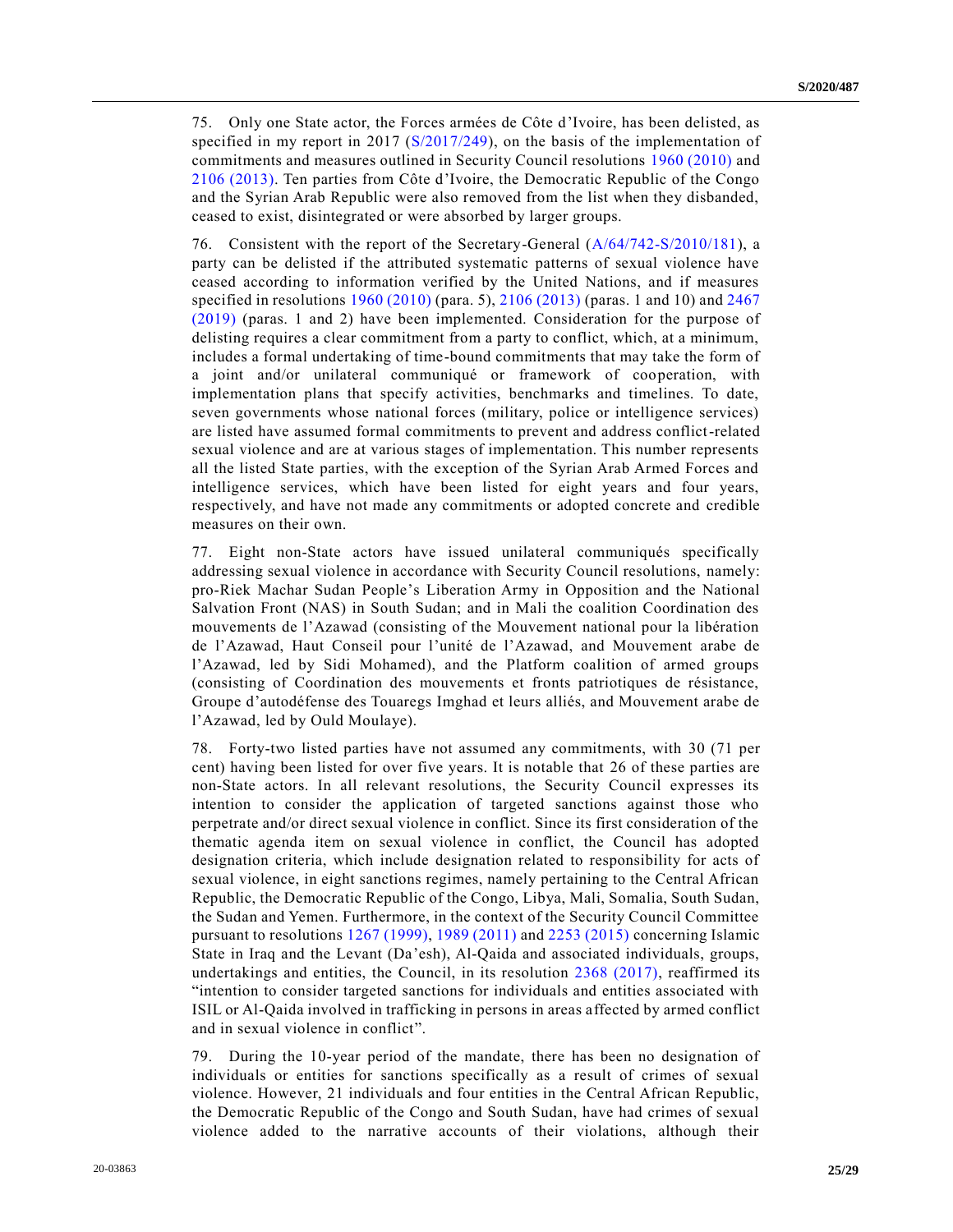designations were primarily based on other grounds. Furthermore, it should be noted that there is limited correlation between the parties listed in my annual reports and the individuals and entities designated by sanctions committees. Therefore, the referral of persistent perpetrators listed in my reports for the consideration of relevant sanctions committees is an important aspect of enhancing compliance. The use of sanctions and other targeted measures by the Security Council may increase the perceived or actual cost for perpetrators, thereby serving as a deterrent.

80. The resolutions on sexual violence in conflict have put in place a compliance framework that consists of: regular monitoring at the field level; reporting to the Security Council, including the listing of parties, reviewed in the format of an annual open debate; a mandate for my Special Representative to engage State and non-State parties to adopt prevention commitments; briefings to the Informal Expert Group on Women and Peace and Security, as established in resolution [2242 \(2015\);](https://undocs.org/en/S/RES/2242(2015)) and the expressed intent of the Council to adopt sanctions, as appropriate. Ad hoc invitations to my Special Representative to provide country-specific briefings to the Council and its subsidiary bodies, as well as initiatives such as the work of the Informal Expert Group on Women and Peace and Security continue to be important forums in which to address sexual violence in armed conflict and post-conflict situations and all other aspects of the women and peace and security agenda. At the same time, my Special Representative will continue to work with United Nations system entities, Member States, civil society and other relevant interlocutors to identify the best means and approach to consistently monitor the implementation of commitments by parties, the disregard and non-compliance of persistent perpetrators and the specific means by which to periodically bring to the attention of the Council detailed information on compliance and/or non-compliance. It is hoped that these overall efforts will help to close any existing gap in the compliance system, which is vital for a strengthening of protection and prevention, by putting greater scrutiny and pressure on listed parties.

81. The recommendations articulated in my previous report [\(S/2019/280\)](https://undocs.org/en/S/2019/280) set out a comprehensive platform to address gaps in the overall response and ways to support local, national and regional efforts to meet the needs of survivors. Several of those recommendations relate specifically to how the Security Council can strengthen and monitor the implementation of commitments by parties to conflict. Therefore, I urge the Security Council and other relevant actors to ensure their full implementation. Moreover, in paragraph 2 of its resolution [2467 \(2019\),](https://undocs.org/en/S/RES/2467(2019)) the Council welcomed the efforts undertaken by my Special Representative on Sexual Violence in Conflict, the Team of Experts on Rule of Law and Sexual Violence in Conflict, women protection advisers and other relevant United Nations entities in seeking time -bound commitments and implementation plans by all parties to conflict to prevent and address all forms of sexual violence in conflict and post-conflict situations, and encouraged a more systematic approach and the acceleration of such efforts. Given the considerable political and operational challenges related to such engagements, I urge the Security Council to continue to support these efforts, including through consistent monitoring of progress on the implementation of commitments.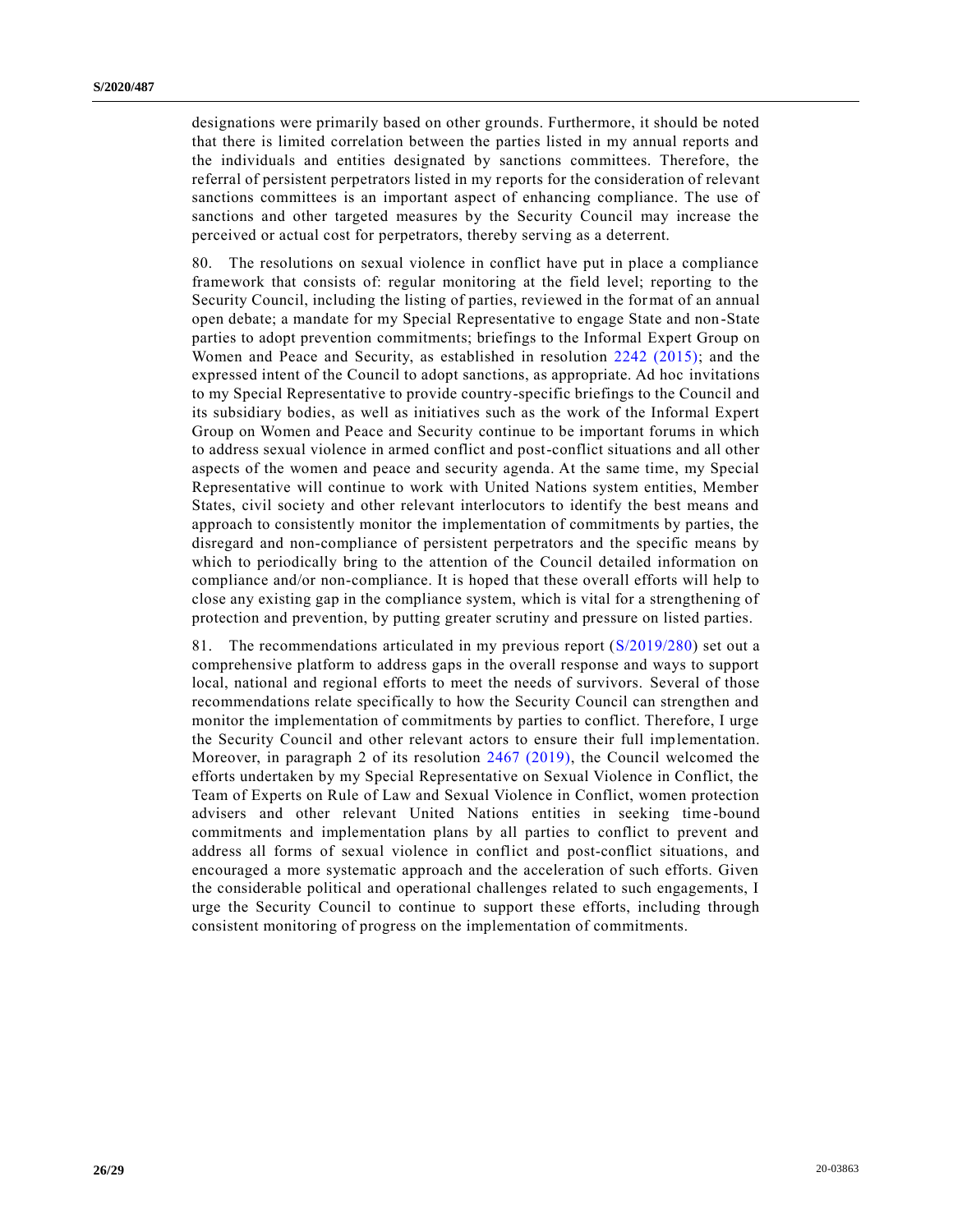## **Annex**

## **List of parties credibly suspected of committing or being responsible for patterns of rape or other forms of sexual violence in situations of armed conflict on the agenda of the Security Council**

The following list does not purport to be comprehensive, but rather includes parties in relation to which credible information is available. It should be noted that the names of countries appear only to indicate the locations where those parties are suspected of committing violations.

#### **Parties in the Central African Republic**

Non-State actors:

- (a) Lord's Resistance Army;
- (b) Ex-Séléka factions: Union pour la paix en Centrafrique, Mouvement patriotique pour la Centrafrique, Front populaire pour la renaissance de la Centrafrique – Gula faction, Front populaire pour la renaissance de la Centrafrique – Abdoulaye Hussein faction, Rassemblement patriotique pour le renouveau de la Centrafrique; Mouvement national pour la libération de la Centrafrique; Mouvement des libérateurs centrafricains pour la justice;
- (c) Front démocratique du peuple centrafricain Abdoulaye Miskine;
- (d) Révolution et justice;
- (e) Retour, réclamation et réhabilitation Abbas Sidiki;
- (f) Anti-balaka associated militia.

### **Parties in the Democratic Republic of the Congo**

- 1. Non-State actors:
	- (a) Alliance des patriotes pour un Congo libre et souverain-Janvier;
	- (b) Alliance des patriotes pour un Congo libre et souverain-Rénové led by "General" Mapenzi Bulere Likuwe;
	- (c) Allied Democratic Forces;
	- (d) Forces pour la défense du Congo;
	- (e) Bana Mura militias;
	- (f) Forces démocratiques de libération du Rwanda;
	- (g) Force de résistance patriotique de l'Ituri;
	- (h) Kamuina Nsapu;
	- (i) Lord's Resistance Army;
	- (j) Nduma défense du Congo;
	- (k) Nduma défense du Congo-Rénové led by "General" Guidon Shimiray Mwissa;
	- (l) Mai-Mai Kifuafua;
	- (m) All Mai-Mai Simba factions;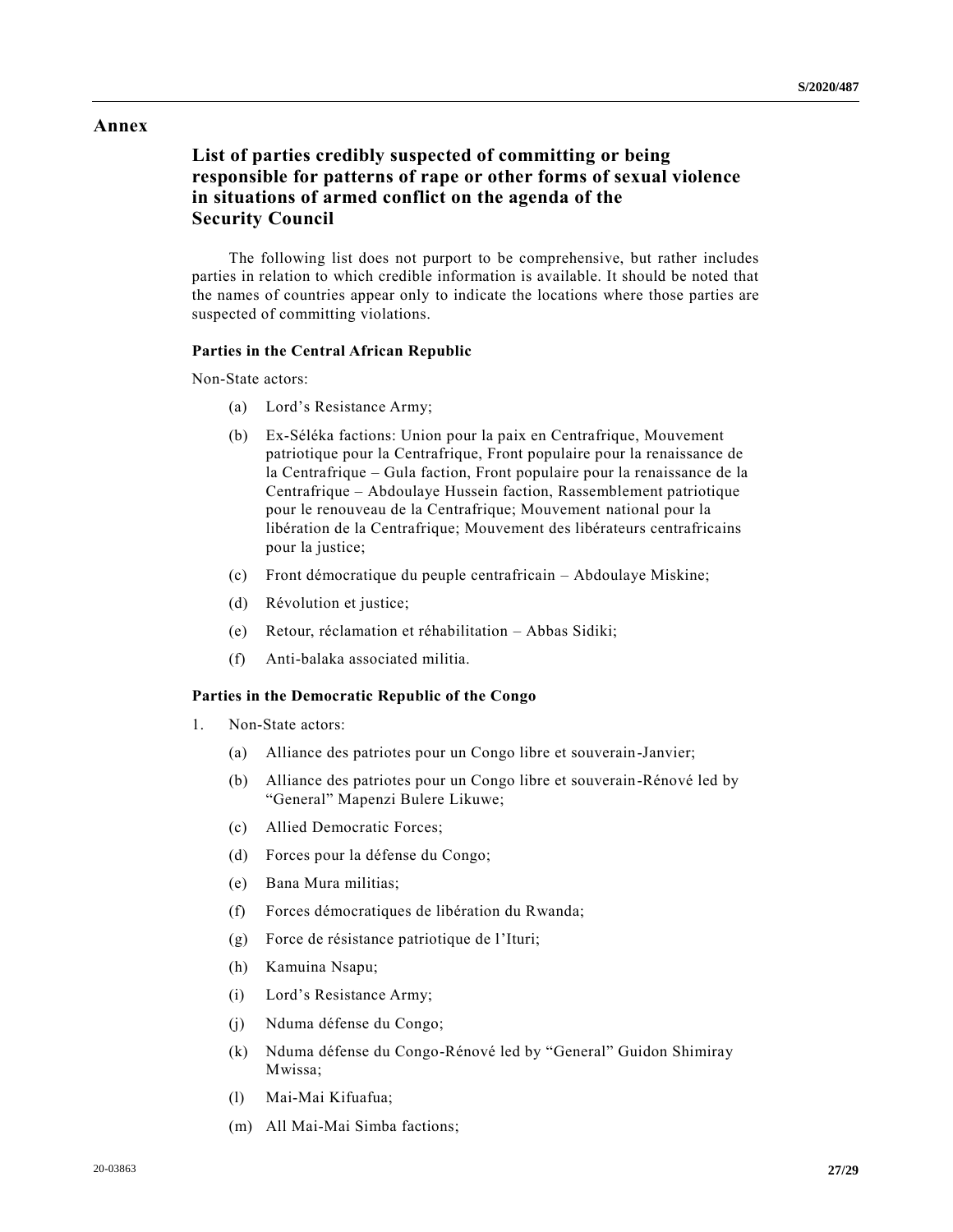- (n) Nyatura;
- (o) Mai-Mai Raia Mutomboki;
- (p) Mai-Mai Apa na Pale;
- (q) Mai-Mai Malaika;
- (r) Mai-Mai Fimbo na Fimbo;
- (s) Mai-Mai Yakutumba;
- (t) Lendu militias;
- (u) All Twa militia.
- 2. State actors:
	- (a) Armed Forces of the Democratic Republic of the Congo;\*
	- (b) Congolese National Police.\*

## **Parties in Iraq**

Non-State actors:

Islamic State in Iraq and the Levant.

### **Parties in Mali**

Non-State actors:

- (a) Mouvement national de libération de l'Azawad, part of Coordination des mouvements de l'Azawad;\*
- (b) Ansar Eddine, part of Jama'a Nusrat ul-Islam wa al-Muslimin;
- (c) Mouvement pour l'unification et le jihad en Afrique de l'Ouest, whose former members joined Islamic State in the Greater Sahara;
- (d) Al-Qaida in the Islamic Maghreb, part of Jama'a Nusrat ul-Islam wa al-Muslimin;
- (e) Groupe d'autodéfense des Touaregs Imghad et leurs alliés, part of Platform coalition of armed groups/Plateforme des mouvements du 14 juin 2014 d'Alger.\*

### **Parties in Myanmar**

State actors:

Myanmar armed forces (Tatmadaw Kyi).\*

### **Parties in Somalia**

- 1. Non-State actors:
	- (a) Al-Shabaab.
- 2. State actors:

**\_\_\_\_\_\_\_\_\_\_\_\_\_\_\_\_\_\_**

- (a) Somali National Army;\*
- (b) Somali Police Force\* (and allied militia);

<sup>\*</sup> Indicates that the party has made formal commitments to adopt measures to address conflictrelated sexual violence.